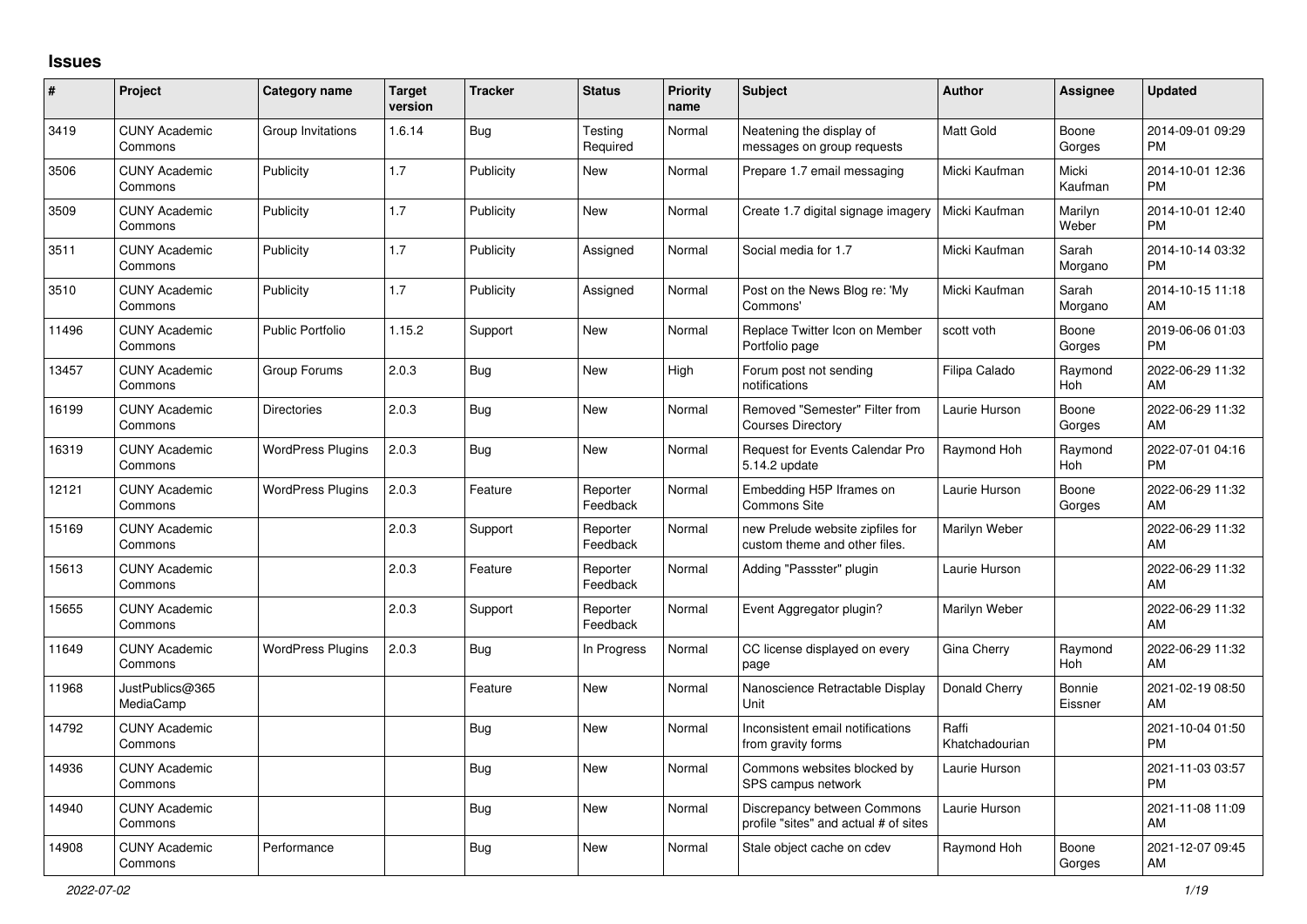| #     | Project                         | Category name            | <b>Target</b><br>version | <b>Tracker</b> | <b>Status</b>        | <b>Priority</b><br>name | <b>Subject</b>                                                                             | <b>Author</b>           | <b>Assignee</b> | <b>Updated</b>                |
|-------|---------------------------------|--------------------------|--------------------------|----------------|----------------------|-------------------------|--------------------------------------------------------------------------------------------|-------------------------|-----------------|-------------------------------|
| 15045 | <b>CUNY Academic</b><br>Commons |                          |                          | Support        | <b>New</b>           | Normal                  | no result for KCeL in the search<br>box on the commons                                     | Marilyn Weber           |                 | 2021-12-10 11:29<br>AM        |
| 15565 | <b>CUNY Academic</b><br>Commons |                          |                          | Support        | New                  | Normal                  | Events - send updates to an email<br>listserv                                              | Marilyn Weber           |                 | 2022-03-10 01:06<br><b>PM</b> |
| 15757 | <b>CUNY Academic</b><br>Commons |                          |                          | <b>Bug</b>     | New                  | Normal                  | Members # do not match                                                                     | Laurie Hurson           |                 | 2022-03-30 04:52<br><b>PM</b> |
| 15767 | <b>CUNY Academic</b><br>Commons | WordPress (misc)         |                          | Support        | <b>New</b>           | Normal                  | Site loading slowly                                                                        | scott voth              | Boone<br>Gorges | 2022-04-04 08:56<br><b>PM</b> |
| 15685 | <b>CUNY Academic</b><br>Commons |                          |                          | Support        | New                  | High                    | problem with chrome?                                                                       | Marilyn Weber           |                 | 2022-04-25 03:40<br><b>PM</b> |
| 16177 | <b>CUNY Academic</b><br>Commons | Reply By Email           |                          | Bug            | New                  | Normal                  | Switch to Inbound mode for RBE                                                             | Raymond Hoh             | Raymond<br>Hoh  | 2022-05-30 04:32<br><b>PM</b> |
| 16255 | <b>CUNY Academic</b><br>Commons | WordPress (misc)         |                          | Bug            | <b>New</b>           | Normal                  | Need to define 'MULTISITE'<br>constant in wp-config.php                                    | Raymond Hoh             |                 | 2022-06-19 09:31<br>AM        |
| 16294 | <b>CUNY Academic</b><br>Commons |                          |                          | Bug            | <b>New</b>           | Urgent                  | CAC is down                                                                                | Raffi<br>Khatchadourian |                 | 2022-06-27 02:00<br><b>PM</b> |
| 16307 | <b>CUNY Academic</b><br>Commons |                          |                          | <b>Bug</b>     | New                  | Normal                  | Add brief messaging to<br>accept/decline group membership<br>requests                      | <b>Matt Gold</b>        | Boone<br>Gorges | 2022-06-27 06:13<br><b>PM</b> |
| 16314 | <b>CUNY Academic</b><br>Commons | <b>WordPress Plugins</b> |                          | Feature        | <b>New</b>           | Normal                  | Install Multicollab plug-in?                                                               | Raffi<br>Khatchadourian |                 | 2022-06-29 03:44<br><b>PM</b> |
| 16318 | <b>CUNY Academic</b><br>Commons |                          |                          | <b>Bug</b>     | New                  | Normal                  | Unable to Access block editor or<br>embed YouTube videos in new<br>pages, in one site only | <b>Syelle Graves</b>    |                 | 2022-07-01 06:53<br><b>PM</b> |
| 2577  | <b>NYCDH Community</b><br>Site  |                          |                          | Feature        | Assigned             | Low                     | Investigate Potential to Add Links<br>to the Forum                                         | <b>Mark Newton</b>      | Alex Gil        | 2013-05-16 09:40<br><b>PM</b> |
| 2574  | <b>NYCDH Community</b><br>Site  |                          |                          | Feature        | Assigned             | Normal                  | Add Way to Upload Files to<br>Groups                                                       | Mark Newton             | Raymond<br>Hoh  | 2013-05-18 07:46<br>PM        |
| 2571  | <b>NYCDH Community</b><br>Site  |                          |                          | Feature        | Assigned             | Normal                  | Add Google custom search box to<br>homepage                                                | <b>Mark Newton</b>      | Raymond<br>Hoh  | 2013-05-18 07:49<br><b>PM</b> |
| 2618  | NYCDH Community<br>Site         |                          |                          | Bug            | Assigned             | Low                     | Mark blogs as spam when created   Matt Gold<br>by users marked as spam                     |                         | Boone<br>Gorges | 2013-06-09 11:38<br><b>PM</b> |
| 8992  | <b>NYCDH Community</b><br>Site  |                          |                          | <b>Bug</b>     | Assigned             | Normal                  | Multiple RBE error reports                                                                 | <b>Matt Gold</b>        | Raymond<br>Hoh  | 2017-12-11 05:43<br>PM        |
| 2576  | <b>NYCDH Community</b><br>Site  |                          |                          | Bug            | Hold                 | Low                     | Test Next Button in Javascript<br><b>Tutorial Under Activities</b>                         | Mark Newton             | Alex Gil        | 2013-05-18 02:55<br><b>PM</b> |
| 2573  | NYCDH Community<br>Site         |                          |                          | Feature        | Reporter<br>Feedback | Normal                  | Add dh_nyc twitter list feed to site                                                       | Mark Newton             | Matt Gold       | 2013-05-16 11:42<br><b>PM</b> |
| 14784 | <b>CUNY Academic</b><br>Commons |                          |                          | Support        | Reporter<br>Feedback | Normal                  | User report of logo problem when<br>using Customizer theme                                 | Marilyn Weber           |                 | 2021-09-17 10:25<br>AM        |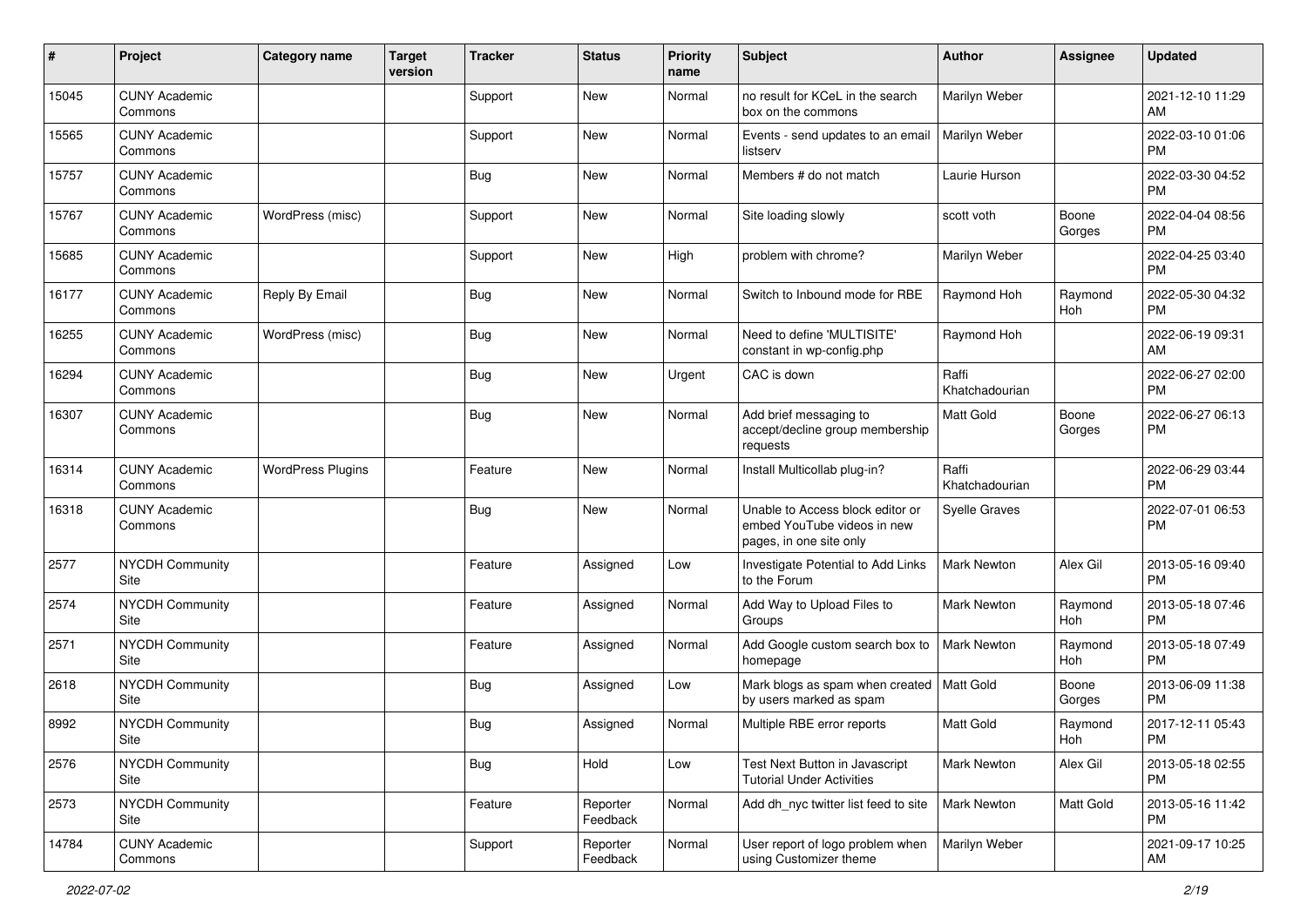| #     | Project                                                                 | <b>Category name</b>           | <b>Target</b><br>version | <b>Tracker</b> | <b>Status</b>        | Priority<br>name | <b>Subject</b>                                                                 | <b>Author</b>                 | <b>Assignee</b>     | <b>Updated</b>                |
|-------|-------------------------------------------------------------------------|--------------------------------|--------------------------|----------------|----------------------|------------------|--------------------------------------------------------------------------------|-------------------------------|---------------------|-------------------------------|
| 15260 | <b>CUNY Academic</b><br>Commons                                         |                                |                          | Support        | Reporter<br>Feedback | Normal           | Diacritical markings   European<br><b>Stages</b>                               | Marilyn Weber                 |                     | 2022-02-04 08:16<br>AM.       |
| 15370 | <b>CUNY Academic</b><br>Commons                                         |                                |                          | Support        | Reporter<br>Feedback | Normal           | All-in-One Event Calendar?                                                     | Marilyn Weber                 |                     | 2022-02-17 11:03<br>AM        |
| 15516 | <b>CUNY Academic</b><br>Commons                                         | <b>WordPress Plugins</b>       |                          | Bug            | Reporter<br>Feedback | Normal           | Can't publish or save draft of post<br>on wordpress.com                        | Raffi<br>Khatchadourian       | Raymond<br>Hoh      | 2022-03-02 05:52<br><b>PM</b> |
| 16099 | <b>CUNY Academic</b><br>Commons                                         |                                |                          | Support        | Reporter<br>Feedback | Normal           | request for Newsletter Glue                                                    | Marilyn Weber                 |                     | 2022-05-13 12:14<br><b>PM</b> |
| 16110 | <b>CUNY Academic</b><br>Commons                                         |                                |                          | Support        | Reporter<br>Feedback | Normal           | remove Creative Commons<br>license from pages?                                 | Marilyn Weber                 | Raymond<br>Hoh      | 2022-05-17 06:11<br><b>PM</b> |
| 16245 | <b>CUNY Academic</b><br>Commons                                         | WordPress (misc)               |                          | Bug            | Reporter<br>Feedback | Normal           | Save Button missing on<br>WordPress Profile page                               | scott voth                    | Raymond<br>Hoh      | 2022-06-16 03:09<br><b>PM</b> |
| 16290 | <b>CUNY Academic</b><br>Commons                                         |                                |                          | Feature        | Reporter<br>Feedback | Normal           | Add Table Of Contents Block<br>plug-in                                         | Raffi<br>Khatchadourian       |                     | 2022-06-24 10:26<br>AM        |
| 12062 | AD/O365 Transition<br>from NonMatric to<br><b>Matriculated Students</b> |                                |                          | Feature        | In Progress          | Normal           | create solution and console<br>project                                         | Emilio Rodriguez              | Emilio<br>Rodriguez | 2019-11-12 03:56<br><b>PM</b> |
| 15883 | <b>CUNY Academic</b><br>Commons                                         |                                | 2.1.0                    | Feature        | <b>New</b>           | Normal           | Release BPGES update                                                           | Boone Gorges                  | Boone<br>Gorges     | 2022-05-26 10:39<br>AM        |
| 15194 | <b>CUNY Academic</b><br>Commons                                         | Internal Tools and<br>Workflow | 2.1.0                    | Feature        | <b>New</b>           | Normal           | PHPCS sniff for un-restored<br>switch_to_blog() calls                          | Boone Gorges                  | Jeremy Felt         | 2022-05-26 10:45<br>AM        |
| 10439 | <b>CUNY Academic</b><br>Commons                                         | Design                         | 2.1.0                    | Design/UX      | New                  | Normal           | Create Style Guide for Commons                                                 | Sonja Leix                    | Sara Cannon         | 2022-06-28 01:43<br><b>PM</b> |
| 13891 | <b>CUNY Academic</b><br>Commons                                         | Internal Tools and<br>Workflow | 2.1.0                    | Feature        | <b>New</b>           | Normal           | Migrate automated linting to<br>GitHub Actions                                 | Boone Gorges                  | Jeremy Felt         | 2022-06-29 11:13<br>AM        |
| 13946 | <b>CUNY Academic</b><br>Commons                                         | <b>WordPress Plugins</b>       | 2.1.0                    | Support        | Assigned             | Normal           | Custom Embed handler For<br>OneDrive files                                     | scott voth                    | Raymond<br>Hoh      | 2022-05-26 10:46<br>AM        |
| 3048  | <b>CUNY Academic</b><br>Commons                                         | <b>Public Portfolio</b>        | Future<br>release        | Feature        | New                  | Low              | Images for rich text profile fields                                            | Boone Gorges                  | Boone<br>Gorges     | 2014-02-19 12:56<br><b>PM</b> |
| 3691  | <b>CUNY Academic</b><br>Commons                                         | <b>WordPress Plugins</b>       | Future<br>release        | Bug            | New                  | Normal           | <b>WPMU Domain Mapping</b><br>Debugging on cdev                                | Raymond Hoh                   | Matt Gold           | 2014-12-12 09:04<br><b>AM</b> |
| 364   | <b>CUNY Academic</b><br>Commons                                         | <b>WordPress Plugins</b>       | Future<br>release        | Feature        | New                  | Normal           | <b>Bulletin Board</b>                                                          | <b>Matt Gold</b>              |                     | 2015-01-05 08:50<br><b>PM</b> |
| 2753  | <b>CUNY Academic</b><br>Commons                                         | Public Portfolio               | Future<br>release        | Feature        | New                  | Normal           | Create actual actual tagification in<br>academic interests and other<br>fields | Micki Kaufman                 | Boone<br>Gorges     | 2015-01-05 08:52<br><b>PM</b> |
| 3059  | <b>CUNY Academic</b><br>Commons                                         | Group Forums                   | Future<br>release        | Design/UX      | New                  | Normal           | Forum Post Permissable Content<br><b>Explanatory Text</b>                      | Chris Stein                   | Chris Stein         | 2015-04-02 11:27<br>AM        |
| 4222  | <b>CUNY Academic</b><br>Commons                                         | User Experience                | Future<br>release        | Design/UX      | New                  | Normal           | Add information to 'Delete<br>Account' page                                    | Samantha Raddatz   scott voth |                     | 2015-06-26 11:35<br>AM        |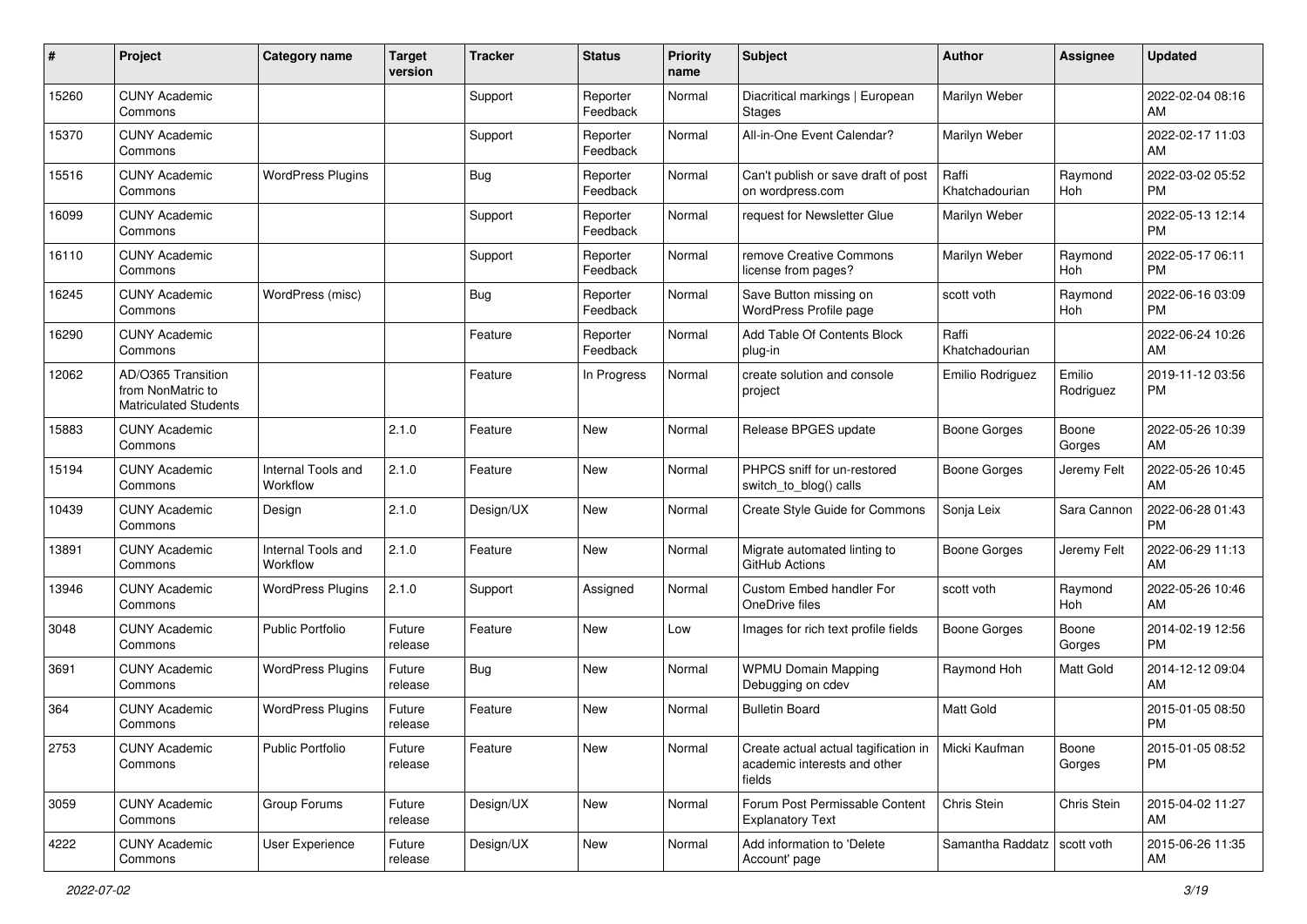| #    | Project                         | <b>Category name</b>     | Target<br>version | <b>Tracker</b> | <b>Status</b> | <b>Priority</b><br>name | <b>Subject</b>                                                                                                                                        | <b>Author</b>           | <b>Assignee</b>     | <b>Updated</b>                |
|------|---------------------------------|--------------------------|-------------------|----------------|---------------|-------------------------|-------------------------------------------------------------------------------------------------------------------------------------------------------|-------------------------|---------------------|-------------------------------|
| 4225 | <b>CUNY Academic</b><br>Commons | DiRT Integration         | Future<br>release | Design/UX      | <b>New</b>    | Normal                  | Add information to DIRT page (in<br>Create a Group)                                                                                                   | Samantha Raddatz        | Matt Gold           | 2015-06-26 03:14<br><b>PM</b> |
| 4253 | <b>CUNY Academic</b><br>Commons | <b>Public Portfolio</b>  | Future<br>release | Design/UX      | <b>New</b>    | Normal                  | Encourage users to add portfolio<br>content                                                                                                           | Samantha Raddatz        | Samantha<br>Raddatz | 2015-07-07 11:32<br>AM        |
| 4535 | <b>CUNY Academic</b><br>Commons | My Commons               | Future<br>release | Bug            | New           | Low                     | My Commons filter issue                                                                                                                               | scott voth              | Raymond<br>Hoh      | 2015-09-01 11:17<br><b>AM</b> |
| 4226 | <b>CUNY Academic</b><br>Commons | <b>BuddyPress Docs</b>   | Future<br>release | Design/UX      | New           | Normal                  | Add option to connect a Doc with<br>a Group                                                                                                           | Samantha Raddatz        | Samantha<br>Raddatz | 2015-09-09 04:08<br><b>PM</b> |
| 4592 | <b>CUNY Academic</b><br>Commons | Events                   | Future<br>release | Design/UX      | New           | Normal                  | Event Creation - Venue Dropdown<br>Slow                                                                                                               | Samantha Raddatz        | Boone<br>Gorges     | 2015-09-14 04:56<br><b>PM</b> |
| 4622 | <b>CUNY Academic</b><br>Commons | <b>Public Portfolio</b>  | Future<br>release | Design/UX      | <b>New</b>    | Normal                  | <b>Profile Visibility Settings</b>                                                                                                                    | Samantha Raddatz        | Samantha<br>Raddatz | 2015-09-21 12:18<br><b>PM</b> |
| 308  | <b>CUNY Academic</b><br>Commons | Registration             | Future<br>release | Feature        | <b>New</b>    | Normal                  | Group recommendations for<br>signup process                                                                                                           | Boone Gorges            | Samantha<br>Raddatz | 2015-11-09 05:07<br><b>PM</b> |
| 1166 | <b>CUNY Academic</b><br>Commons | <b>Email Invitations</b> | Future<br>release | Feature        | <b>New</b>    | Low                     | Better organizational tools for Sent<br>Invites                                                                                                       | Boone Gorges            | Boone<br>Gorges     | 2015-11-09 06:02<br><b>PM</b> |
| 1167 | <b>CUNY Academic</b><br>Commons | <b>Email Invitations</b> | Future<br>release | Feature        | New           | Low                     | Allow email invitations to be resent                                                                                                                  | Boone Gorges            | Boone<br>Gorges     | 2015-11-12 12:53<br>AM        |
| 5183 | <b>CUNY Academic</b><br>Commons | Social Paper             | Future<br>release | Design/UX      | New           | Normal                  | Creating a new paper when<br>viewing an existing paper                                                                                                | Raffi<br>Khatchadourian | Samantha<br>Raddatz | 2016-02-02 12:09<br><b>PM</b> |
| 5052 | <b>CUNY Academic</b><br>Commons | Social Paper             | Future<br>release | Feature        | New           | Low                     | Sentence by sentence or line by<br>line comments (SP suggestion #3)                                                                                   | Marilyn Weber           | Boone<br>Gorges     | 2016-02-11 10:24<br><b>PM</b> |
| 5058 | <b>CUNY Academic</b><br>Commons | Social Paper             | Future<br>release | Feature        | New           | Low                     | Can there be a clearer signal that<br>even when comments have<br>already been made you add<br>comments by clicking on the side?<br>(SP suggestion #5) | Marilyn Weber           | Samantha<br>Raddatz | 2016-02-11 10:24<br><b>PM</b> |
| 5205 | <b>CUNY Academic</b><br>Commons | Social Paper             | Future<br>release | Feature        | New           | Normal                  | Social Paper folders                                                                                                                                  | Marilyn Weber           |                     | 2016-02-11 10:24<br><b>PM</b> |
| 5282 | <b>CUNY Academic</b><br>Commons | Social Paper             | Future<br>release | Bug            | New           | Normal                  | Replying via email directs to paper<br>but not individual comment.                                                                                    | Marilyn Weber           | Raymond<br>Hoh      | 2016-03-02 01:48<br><b>PM</b> |
| 5397 | <b>CUNY Academic</b><br>Commons | Social Paper             | Future<br>release | Feature        | New           | Normal                  | frustrating to have to<br>enable/disable in SP                                                                                                        | Marilyn Weber           | Samantha<br>Raddatz | 2016-04-20 03:39<br><b>PM</b> |
| 5053 | <b>CUNY Academic</b><br>Commons | Social Paper             | Future<br>release | Feature        | <b>New</b>    | Low                     | Scrollable menu to add readers<br>(SP suggestion #4)                                                                                                  | Marilyn Weber           | Samantha<br>Raddatz | 2016-04-21 05:21<br><b>PM</b> |
| 5488 | <b>CUNY Academic</b><br>Commons | Social Paper             | Future<br>release | Bug            | <b>New</b>    | Normal                  | Add a "last edited by" field to<br>Social Paper group directories                                                                                     | Boone Gorges            |                     | 2016-04-21 10:05<br>PM        |
| 5489 | <b>CUNY Academic</b><br>Commons | Social Paper             | Future<br>release | Feature        | <b>New</b>    | Normal                  | Asc/desc sorting for Social Paper<br>directories                                                                                                      | Boone Gorges            |                     | 2016-04-21 10:06<br><b>PM</b> |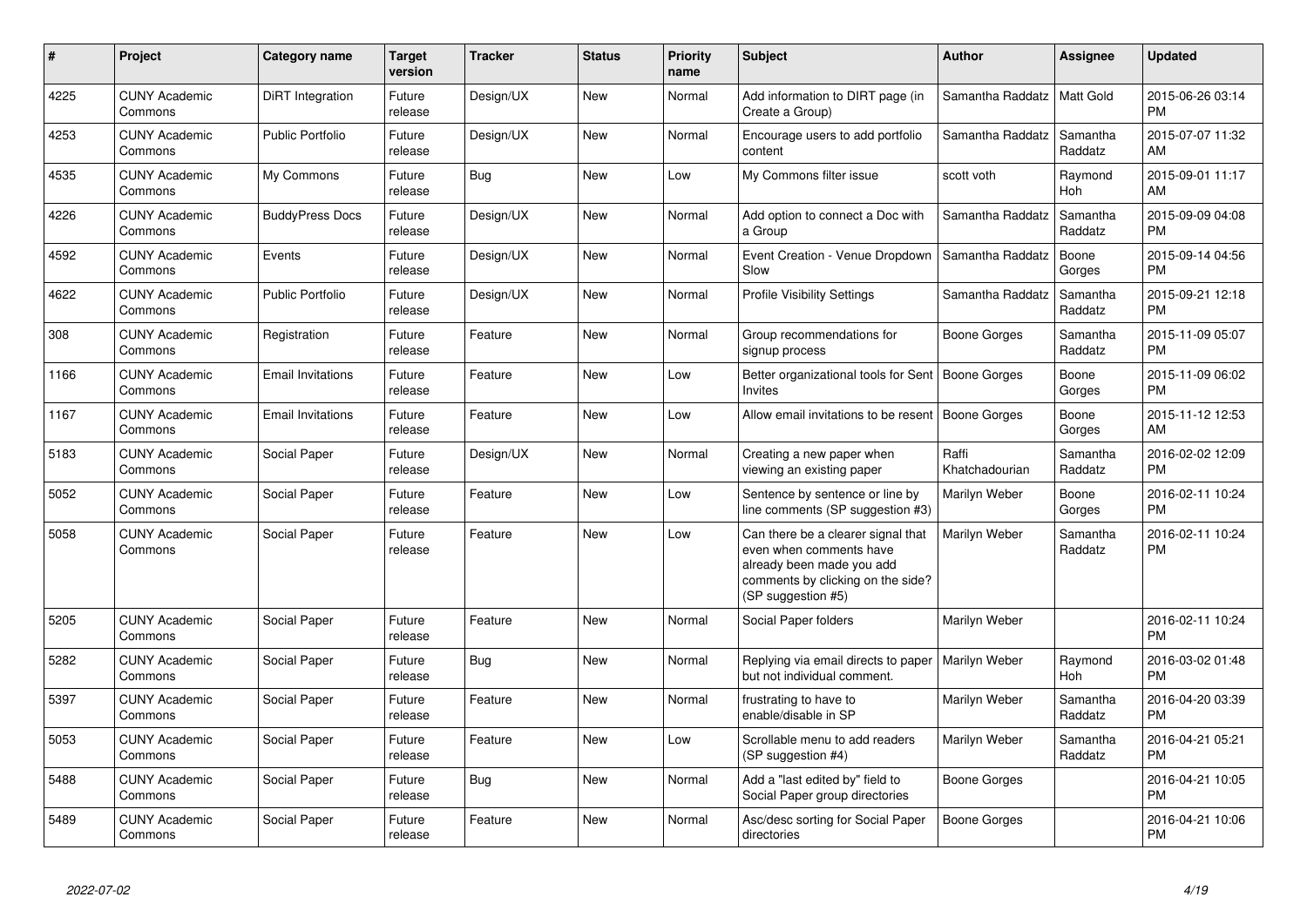| #     | Project                         | <b>Category name</b>       | <b>Target</b><br>version | <b>Tracker</b> | <b>Status</b> | <b>Priority</b><br>name | Subject                                                                                                      | <b>Author</b>           | Assignee              | <b>Updated</b>                |
|-------|---------------------------------|----------------------------|--------------------------|----------------|---------------|-------------------------|--------------------------------------------------------------------------------------------------------------|-------------------------|-----------------------|-------------------------------|
| 6078  | <b>CUNY Academic</b><br>Commons | Blogs (BuddyPress)         | Future<br>release        | Feature        | <b>New</b>    | Normal                  | <b>Explore Adding Network Blog</b><br>Metadata Plugin                                                        | Luke Waltzer            | Luke Waltzer          | 2016-10-11 10:29<br><b>PM</b> |
| 5182  | <b>CUNY Academic</b><br>Commons | Social Paper               | Future<br>release        | Design/UX      | New           | Normal                  | "Publishing" a private paper on<br>social paper?                                                             | Raffi<br>Khatchadourian | Boone<br>Gorges       | 2016-10-13 04:12<br><b>PM</b> |
| 6332  | <b>CUNY Academic</b><br>Commons | WordPress (misc)           | Future<br>release        | Feature        | <b>New</b>    | Normal                  | Allow uploaded files to be marked<br>as private in an ad hoc way                                             | Boone Gorges            |                       | 2016-10-17 11:41<br><b>PM</b> |
| 6389  | <b>CUNY Academic</b><br>Commons | <b>BuddyPress Docs</b>     | Future<br>release        | Feature        | New           | Low                     | Make Discussion Area Visible<br>When Editing a Doc                                                           | Luke Waltzer            | Boone<br>Gorges       | 2016-10-21 04:16<br>PM.       |
| 5199  | <b>CUNY Academic</b><br>Commons | Social Paper               | Future<br>release        | Feature        | New           | Normal                  | add tables to the SP editor                                                                                  | Marilyn Weber           |                       | 2016-10-24 11:27<br>AM        |
| 6749  | <b>CUNY Academic</b><br>Commons | Events                     | Future<br>release        | Bug            | New           | Low                     | BPEO iCal request can trigger<br>very large number of DB queries                                             | Boone Gorges            | Raymond<br><b>Hoh</b> | 2016-11-15 10:09<br><b>PM</b> |
| 6755  | <b>CUNY Academic</b><br>Commons | WordPress (misc)           | Future<br>release        | Bug            | New           | Normal                  | Cannot Deactivate Plugin                                                                                     | Laura Kane              |                       | 2016-11-16 01:12<br>PM.       |
| 7624  | <b>CUNY Academic</b><br>Commons | <b>BuddyPress (misc)</b>   | Future<br>release        | Design/UX      | New           | Normal                  | <b>BP</b> Notifications                                                                                      | Luke Waltzer            | Paige Dupont          | 2017-02-08 10:43<br><b>PM</b> |
| 4481  | <b>CUNY Academic</b><br>Commons | Events                     | Future<br>release        | Feature        | New           | Normal                  | Group admins/mods should have<br>the ability to unlink an event from<br>the group                            | <b>Boone Gorges</b>     | Boone<br>Gorges       | 2017-04-24 03:53<br><b>PM</b> |
| 8211  | <b>CUNY Academic</b><br>Commons | <b>WordPress Themes</b>    | Future<br>release        | Feature        | New           | Normal                  | Theme Suggestions: Material<br>Design-Inspired Themes                                                        | Margaret Galvan         | Margaret<br>Galvan    | 2017-08-07 02:48<br><b>PM</b> |
| 8498  | <b>CUNY Academic</b><br>Commons | <b>WordPress Plugins</b>   | Future<br>release        | Feature        | <b>New</b>    | Low                     | <b>Gravity Forms Email Users</b>                                                                             | Raffi<br>Khatchadourian | Matt Gold             | 2017-10-13 12:58<br><b>PM</b> |
| 3580  | <b>CUNY Academic</b><br>Commons | Group Blogs                | Future<br>release        | Feature        | <b>New</b>    | Normal                  | Multiple blogs per group                                                                                     | Boone Gorges            | Boone<br>Gorges       | 2018-02-20 02:02<br>PM.       |
| 7022  | <b>CUNY Academic</b><br>Commons | Announcements              | Future<br>release        | Bug            | New           | Normal                  | Sitewide announcements should<br>be displayed on, and dismissable<br>from, mapped domains                    | Boone Gorges            | Boone<br>Gorges       | 2018-03-22 10:18<br>AM        |
| 7663  | <b>CUNY Academic</b><br>Commons | Social Paper               | Future<br>release        | <b>Bug</b>     | <b>New</b>    | Normal                  | Social Paper notifications not<br>formatted correctly on secondary<br>sites                                  | Boone Gorges            | Boone<br>Gorges       | 2018-04-16 03:52<br><b>PM</b> |
| 7981  | <b>CUNY Academic</b><br>Commons | Social Paper               | Future<br>release        | Bug            | <b>New</b>    | Normal                  | Social Paper comments should<br>not go to spam                                                               | Luke Waltzer            | Boone<br>Gorges       | 2018-04-16 03:52<br>PM.       |
| 5992  | <b>CUNY Academic</b><br>Commons | <b>Email Notifications</b> | Future<br>release        | Feature        | New           | Normal                  | Changing the From line of<br>autogenerated blog emails                                                       | Marilyn Weber           |                       | 2018-09-27 05:19<br><b>PM</b> |
| 9926  | <b>CUNY Academic</b><br>Commons | <b>WordPress Plugins</b>   | Future<br>release        | Bug            | New           | Normal                  | twitter-mentions-as-comments<br>cron jobs can run long                                                       | Boone Gorges            | Boone<br>Gorges       | 2018-10-24 12:34<br><b>PM</b> |
| 11024 | <b>CUNY Academic</b><br>Commons | WordPress (misc)           | Future<br>release        | <b>Bug</b>     | New           | Normal                  | Subsites should not show "you<br>should update your .htaccess<br>now" notice after permalink setting<br>save | Boone Gorges            |                       | 2019-01-28 01:35<br><b>PM</b> |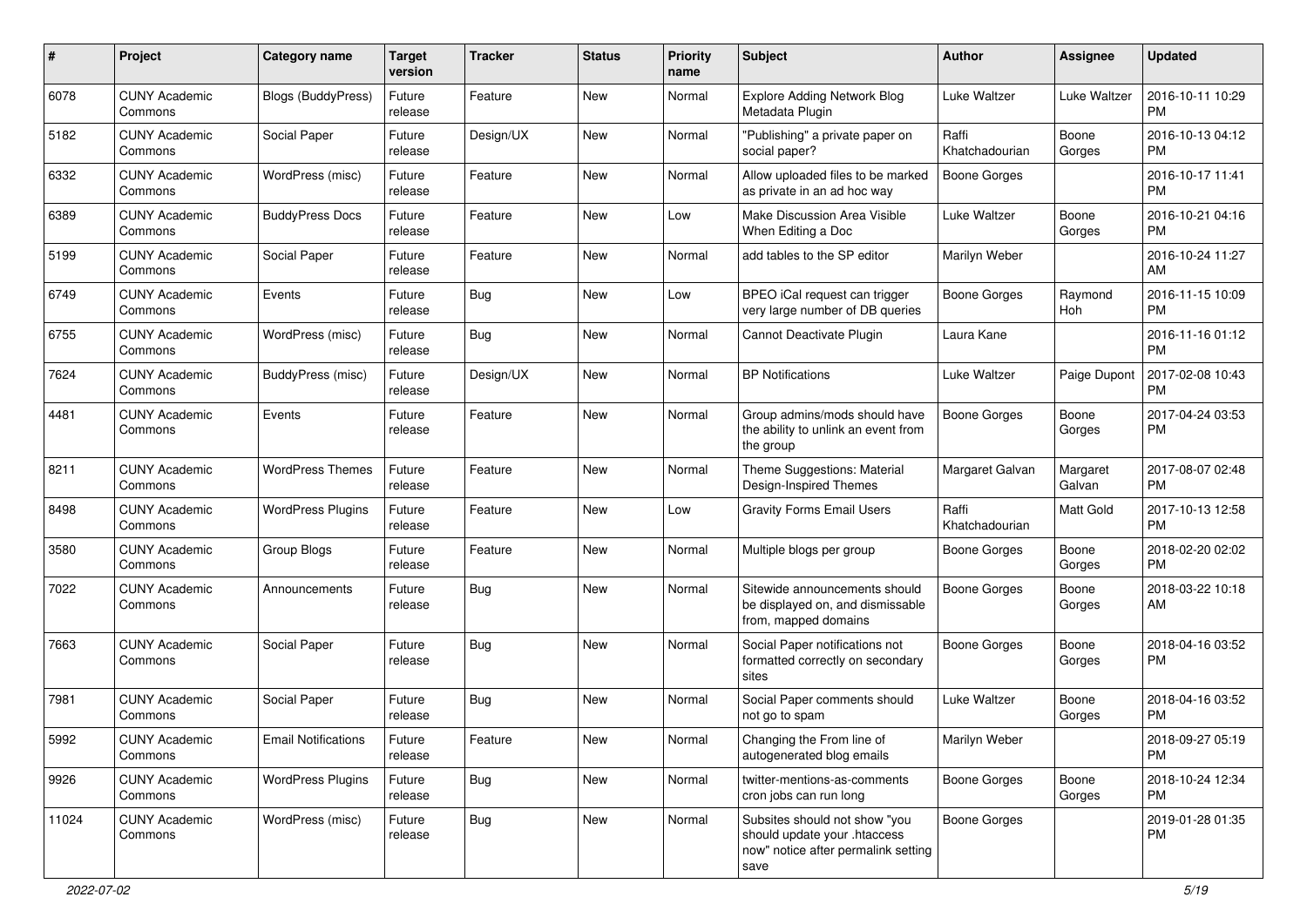| #     | Project                         | <b>Category name</b>       | <b>Target</b><br>version | <b>Tracker</b> | <b>Status</b> | Priority<br>name | <b>Subject</b>                                                                             | Author              | <b>Assignee</b>     | <b>Updated</b>                |
|-------|---------------------------------|----------------------------|--------------------------|----------------|---------------|------------------|--------------------------------------------------------------------------------------------|---------------------|---------------------|-------------------------------|
| 9720  | <b>CUNY Academic</b><br>Commons | Authentication             | Future<br>release        | Feature        | <b>New</b>    | Normal           | The Commons should be an<br>oAuth provider                                                 | <b>Boone Gorges</b> |                     | 2019-03-01 02:04<br><b>PM</b> |
| 4635  | <b>CUNY Academic</b><br>Commons | Authentication             | Future<br>release        | Feature        | New           | Normal           | Allow non-WP authentication                                                                | <b>Boone Gorges</b> | Sonja Leix          | 2019-03-01 02:05<br><b>PM</b> |
| 11392 | <b>CUNY Academic</b><br>Commons |                            | Future<br>release        | Bug            | New           | Normal           | Migrate users away from<br><b>StatPress</b>                                                | Boone Gorges        |                     | 2019-04-23 03:53<br><b>PM</b> |
| 11531 | <b>CUNY Academic</b><br>Commons | Events                     | Future<br>release        | Feature        | <b>New</b>    | Normal           | Main Events calendar should<br>include non-public events that<br>user has access to        | scott voth          | Boone<br>Gorges     | 2019-06-11 10:00<br>AM        |
| 11834 | <b>CUNY Academic</b><br>Commons | <b>Group Files</b>         | Future<br>release        | Feature        | <b>New</b>    | Normal           | Improved tools for managing<br>group file folders                                          | Boone Gorges        | Sonja Leix          | 2019-09-06 03:55<br><b>PM</b> |
| 5050  | <b>CUNY Academic</b><br>Commons | Social Paper               | Future<br>release        | Feature        | <b>New</b>    | Low              | Making comments visible in SP<br>editing mode (SP suggestion #1)                           | Marilyn Weber       | Samantha<br>Raddatz | 2019-09-17 11:10<br><b>PM</b> |
| 11860 | <b>CUNY Academic</b><br>Commons | Registration               | Future<br>release        | Feature        | New           | Normal           | Ensure Students Are Aware They<br>Can Use Aliases At Registration                          | scott voth          |                     | 2019-09-24 08:46<br>AM        |
| 11789 | <b>CUNY Academic</b><br>Commons | Courses                    | Future<br>release        | Feature        | <b>New</b>    | Normal           | Ability to remove item from<br>Courses list                                                | Laurie Hurson       | Sonja Leix          | 2019-09-24 12:28<br><b>PM</b> |
| 12091 | <b>CUNY Academic</b><br>Commons | <b>Group Files</b>         | Future<br>release        | Feature        | <b>New</b>    | Normal           | Improved pre-upload file validation<br>for bp-group-documents                              | Boone Gorges        | Boone<br>Gorges     | 2019-11-14 01:21<br><b>PM</b> |
| 12573 | <b>CUNY Academic</b><br>Commons | <b>WordPress Plugins</b>   | Future<br>release        | <b>Bug</b>     | <b>New</b>    | Normal           | <b>CommentPress Core Issues</b>                                                            | scott voth          |                     | 2020-03-24 04:32<br><b>PM</b> |
| 10354 | <b>CUNY Academic</b><br>Commons | <b>Public Portfolio</b>    | Future<br>release        | Feature        | New           | Normal           | Opt out of Having a Profile Page                                                           | scott voth          | Chris Stein         | 2020-05-12 10:43<br>AM        |
| 13048 | <b>CUNY Academic</b><br>Commons | Shortcodes and<br>embeds   | Future<br>release        | Feature        | <b>New</b>    | Normal           | Jupyter Notebooks support                                                                  | Boone Gorges        |                     | 2020-07-14 11:46<br>AM        |
| 13370 | <b>CUNY Academic</b><br>Commons | Group Library              | Future<br>release        | Feature        | <b>New</b>    | Normal           | Library bulk deletion and folder<br>editing                                                | Colin McDonald      | Boone<br>Gorges     | 2020-10-13 10:41<br>AM        |
| 13466 | <b>CUNY Academic</b><br>Commons | Cavalcade                  | Future<br>release        | Feature        | New           | Normal           | Automated cleanup for duplicate<br>Cavalcade tasks                                         | <b>Boone Gorges</b> | Boone<br>Gorges     | 2020-10-13 05:24<br><b>PM</b> |
| 14496 | <b>CUNY Academic</b><br>Commons | Domain Mapping             | Future<br>release        | Bug            | <b>New</b>    | Normal           | Mapped domain SSO uses<br>third-party cookies                                              | Raymond Hoh         | Raymond<br>Hoh      | 2021-05-24 04:03<br><b>PM</b> |
| 12042 | <b>CUNY Academic</b><br>Commons | <b>Email Notifications</b> | Future<br>release        | Feature        | New           | Normal           | Improved error logging for BPGES<br>send queue                                             | <b>Boone Gorges</b> | Boone<br>Gorges     | 2021-11-19 12:25<br><b>PM</b> |
| 13358 | <b>CUNY Academic</b><br>Commons | Group Forums               | Future<br>release        | Feature        | New           | Normal           | Improved UI for group forum<br>threading settings                                          | Boone Gorges        | Raymond<br>Hoh      | 2021-11-19 12:27<br><b>PM</b> |
| 13199 | <b>CUNY Academic</b><br>Commons | Group Forums               | Future<br>release        | Feature        | New           | Normal           | Favoring Groups over bbPress<br>plugin                                                     | Colin McDonald      | Colin<br>McDonald   | 2021-11-19 12:28<br><b>PM</b> |
| 14309 | <b>CUNY Academic</b><br>Commons | Group Library              | Future<br>release        | Feature        | New           | Normal           | Better handling of<br>bp_group_document file download<br>attempts when file is not present | Boone Gorges        | Boone<br>Gorges     | 2021-11-19 12:28<br>PM        |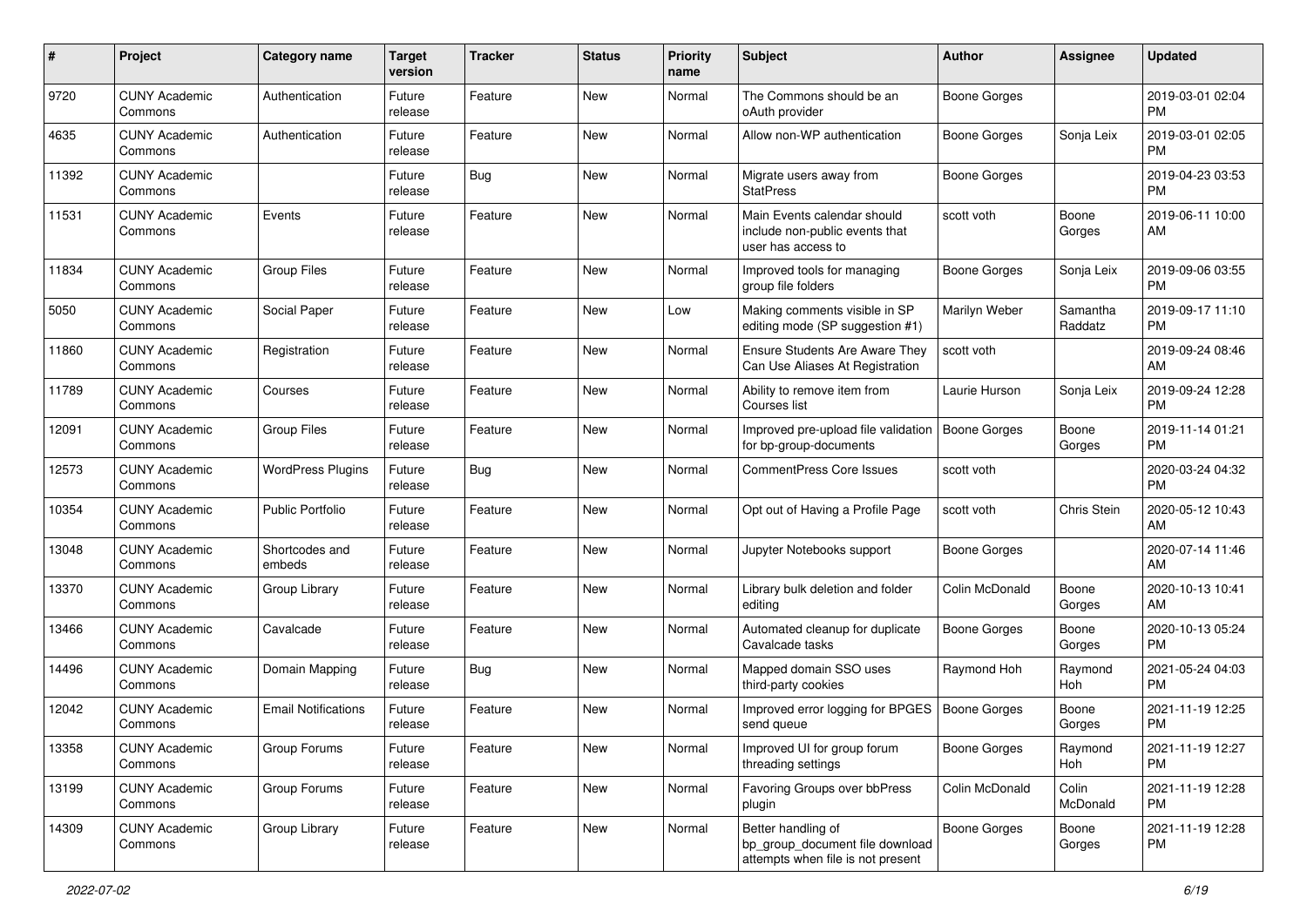| $\#$  | Project                         | <b>Category name</b>        | <b>Target</b><br>version | <b>Tracker</b> | <b>Status</b> | <b>Priority</b><br>name | <b>Subject</b>                                                       | <b>Author</b>       | Assignee        | <b>Updated</b>                |
|-------|---------------------------------|-----------------------------|--------------------------|----------------|---------------|-------------------------|----------------------------------------------------------------------|---------------------|-----------------|-------------------------------|
| 13650 | <b>CUNY Academic</b><br>Commons | Group Library               | Future<br>release        | Feature        | New           | Normal                  | Forum Attachments in Group<br>Library                                | Laurie Hurson       |                 | 2021-11-19 12:30<br><b>PM</b> |
| 13331 | <b>CUNY Academic</b><br>Commons | Site cloning                | Future<br>release        | <b>Bug</b>     | New           | Normal                  | Combine Site Template and Clone<br>operations                        | Boone Gorges        | Jeremy Felt     | 2021-11-19 12:39<br><b>PM</b> |
| 13835 | <b>CUNY Academic</b><br>Commons | WordPress (misc)            | Future<br>release        | Feature        | New           | Normal                  | Allow OneSearch widget to have<br>'CUNY' as campus                   | Boone Gorges        | Boone<br>Gorges | 2021-11-19 12:39<br><b>PM</b> |
| 10226 | <b>CUNY Academic</b><br>Commons | Courses                     | Future<br>release        | Feature        | New           | Normal                  | Add "My Courses" to drop down<br>list                                | scott voth          | Boone<br>Gorges | 2021-11-19 12:42<br><b>PM</b> |
| 14987 | <b>CUNY Academic</b><br>Commons | <b>WordPress Plugins</b>    | Future<br>release        | Bug            | New           | Normal                  | Elementor update causes<br>database freeze-up                        | Boone Gorges        | Boone<br>Gorges | 2021-11-29 12:02<br><b>PM</b> |
| 14184 | <b>CUNY Academic</b><br>Commons | <b>Public Portfolio</b>     | Future<br>release        | Feature        | <b>New</b>    | Normal                  | Centralized mechanism for storing<br><b>Campus affiliations</b>      | <b>Boone Gorges</b> | Boone<br>Gorges | 2022-01-04 11:35<br>AM        |
| 8835  | <b>CUNY Academic</b><br>Commons | <b>Blogs (BuddyPress)</b>   | Future<br>release        | Feature        | <b>New</b>    | Normal                  | Extend cuny is shortlinks to sites                                   | Luke Waltzer        | Boone<br>Gorges | 2022-04-26 11:59<br>AM        |
| 11243 | <b>CUNY Academic</b><br>Commons | BuddyPress (misc)           | Future<br>release        | Bug            | New           | Normal                  | Audit bp-custom.php                                                  | Raymond Hoh         | Raymond<br>Hoh  | 2022-04-26 11:59<br>AM        |
| 11843 | <b>CUNY Academic</b><br>Commons | WordPress (misc)            | Future<br>release        | Design/UX      | New           | Normal                  | Tweaking the Gutenberg Editor<br>Interface                           | Laurie Hurson       |                 | 2022-04-26 12:00<br><b>PM</b> |
| 14787 | <b>CUNY Academic</b><br>Commons | <b>Plugin Packages</b>      | Future<br>release        | Feature        | <b>New</b>    | Normal                  | Creating a "Design" plugin<br>package                                | Laurie Hurson       | scott voth      | 2022-04-27 04:56<br><b>PM</b> |
| 10580 | <b>CUNY Academic</b><br>Commons | Information<br>Architecture | Future<br>release        | Design/UX      | New           | Normal                  | Primary nav item review                                              | Boone Gorges        | Sara Cannon     | 2022-06-28 01:29<br><b>PM</b> |
| 58    | <b>CUNY Academic</b><br>Commons | BuddyPress (misc)           | Future<br>release        | Feature        | Assigned      | Low                     | Make member search sortable by<br>last name                          | Roberta Brody       | Boone<br>Gorges | 2010-08-26 02:38<br><b>PM</b> |
| 377   | <b>CUNY Academic</b><br>Commons | BuddyPress (misc)           | Future<br>release        | Feature        | Assigned      | Normal                  | Like buttons                                                         | <b>Matt Gold</b>    | Boone<br>Gorges | 2010-11-16 05:13<br><b>PM</b> |
| 435   | <b>CUNY Academic</b><br>Commons | BuddyPress (misc)           | Future<br>release        | Feature        | Assigned      | Normal                  | Include Avatar Images in Forum<br><b>Post Notification Emails</b>    | Matt Gold           | Boone<br>Gorges | 2010-12-08 12:40<br><b>PM</b> |
| 500   | <b>CUNY Academic</b><br>Commons | BuddyPress (misc)           | Future<br>release        | Feature        | Assigned      | Normal                  | <b>Export Group Data</b>                                             | <b>Matt Gold</b>    | Boone<br>Gorges | 2010-12-19 12:09<br><b>PM</b> |
| 635   | <b>CUNY Academic</b><br>Commons | BuddyPress (misc)           | Future<br>release        | Feature        | Assigned      | Normal                  | Big Blue Button -<br>Videoconferencing in Groups and<br><b>Blogs</b> | Matt Gold           | Boone<br>Gorges | 2011-03-14 03:24<br><b>PM</b> |
| 585   | <b>CUNY Academic</b><br>Commons | Group Forums                | Future<br>release        | Feature        | Assigned      | Normal                  | Merge Forum Topics                                                   | Sarah Morgano       | Boone<br>Gorges | 2011-07-06 04:11<br><b>PM</b> |
| 599   | <b>CUNY Academic</b><br>Commons | BuddyPress (misc)           | Future<br>release        | Feature        | Assigned      | Normal                  | Consider adding rating plugins for<br>BuddyPress/BBPress             | <b>Matt Gold</b>    | Boone<br>Gorges | 2011-08-22 06:50<br><b>PM</b> |
| 1508  | <b>CUNY Academic</b><br>Commons | WordPress (misc)            | Future<br>release        | Feature        | Assigned      | Normal                  | Share login cookies across<br>mapped domains                         | Boone Gorges        | Boone<br>Gorges | 2012-07-02 12:12<br><b>PM</b> |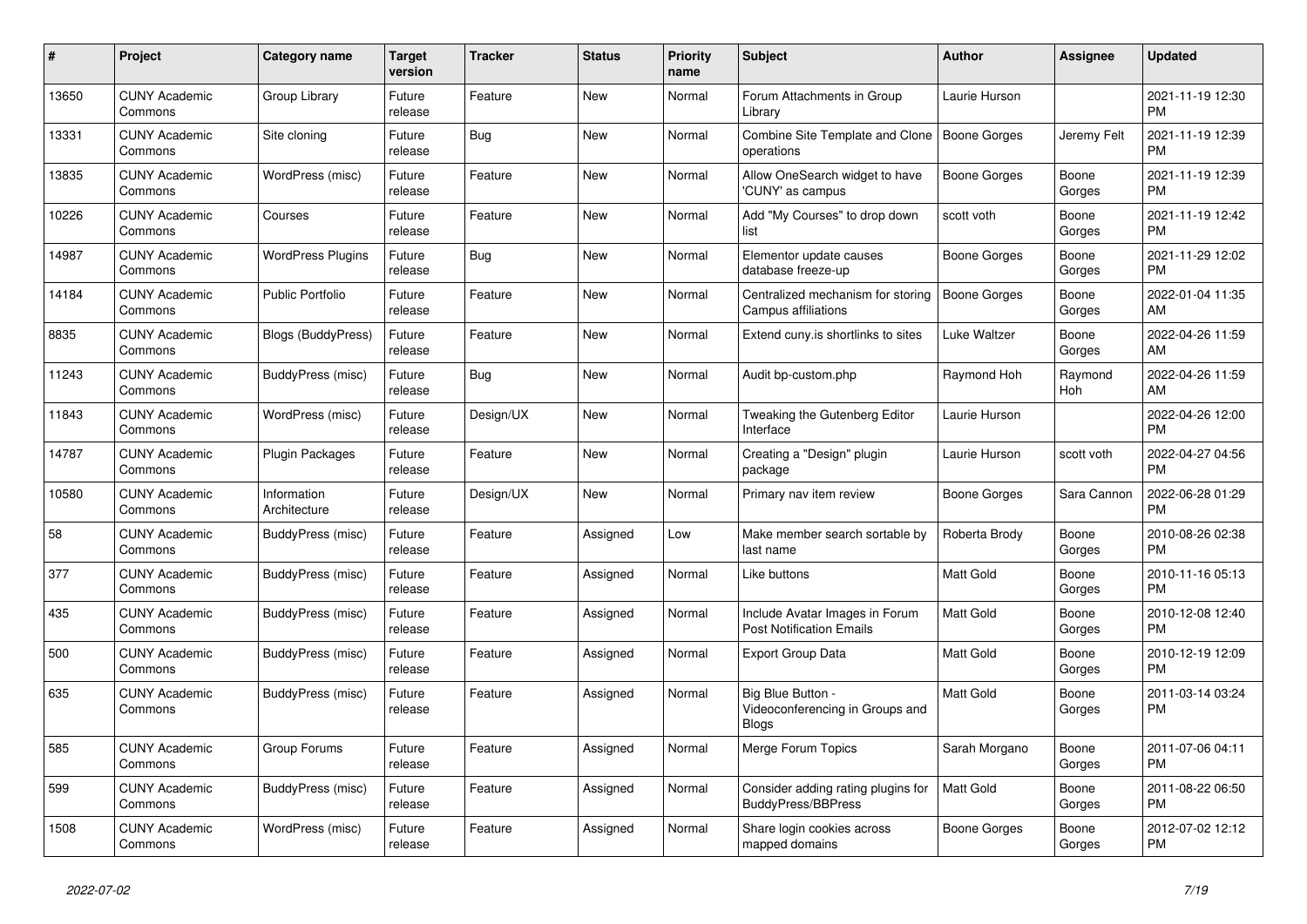| #    | Project                         | <b>Category name</b>     | <b>Target</b><br>version | <b>Tracker</b> | <b>Status</b> | Priority<br>name | <b>Subject</b>                                                             | Author              | <b>Assignee</b>     | <b>Updated</b>                |
|------|---------------------------------|--------------------------|--------------------------|----------------|---------------|------------------|----------------------------------------------------------------------------|---------------------|---------------------|-------------------------------|
| 940  | <b>CUNY Academic</b><br>Commons | Redmine                  | Future<br>release        | Feature        | Assigned      | Low              | Communication with users after<br>releases                                 | <b>Matt Gold</b>    | Dominic<br>Giglio   | 2012-09-09 04:36<br>PM.       |
| 3080 | <b>CUNY Academic</b><br>Commons | <b>Group Files</b>       | Future<br>release        | Feature        | Assigned      | Low              | Create a system to keep track of<br>file changes                           | <b>Matt Gold</b>    | Boone<br>Gorges     | 2014-02-26 10:04<br><b>PM</b> |
| 1983 | <b>CUNY Academic</b><br>Commons | Home Page                | Future<br>release        | Feature        | Assigned      | Low              | Media Library integration with<br>Featured Content plugin                  | Boone Gorges        | Dominic<br>Giglio   | 2014-03-17 10:34<br>AM        |
| 860  | <b>CUNY Academic</b><br>Commons | Design                   | Future<br>release        | Design/UX      | Assigned      | Normal           | <b>Standardize Button Treatment</b><br><b>Across the Commons</b>           | Chris Stein         | Chris Stein         | 2014-05-01 09:45<br>AM        |
| 1888 | <b>CUNY Academic</b><br>Commons | Home Page                | Future<br>release        | Feature        | Assigned      | Normal           | Refactor BP MPO Activity Filter to<br>support proper pagination            | Sarah Morgano       | Boone<br>Gorges     | 2014-05-01 07:11<br><b>PM</b> |
| 3220 | <b>CUNY Academic</b><br>Commons | <b>Public Portfolio</b>  | Future<br>release        | Feature        | Assigned      | Normal           | Add indent/outdent option to<br>Formatting Buttons on Profile<br>Page      | Matt Gold           | Boone<br>Gorges     | 2014-05-21 10:39<br>PM.       |
| 3354 | <b>CUNY Academic</b><br>Commons | <b>Group Files</b>       | Future<br>release        | Feature        | Assigned      | Low              | Allow Group Download of Multiple<br><b>Selected Files</b>                  | <b>Matt Gold</b>    | Chris Stein         | 2014-08-01 08:50<br>AM        |
| 2223 | <b>CUNY Academic</b><br>Commons | <b>WordPress Plugins</b> | Future<br>release        | Feature        | Assigned      | Low              | Add Participad to the CUNY<br><b>Academic Commons</b>                      | <b>Matt Gold</b>    | Boone<br>Gorges     | 2014-09-17 10:03<br>PM.       |
| 3330 | <b>CUNY Academic</b><br>Commons | My Commons               | Future<br>release        | Feature        | Assigned      | Normal           | 'Commons Information" tool                                                 | <b>Boone Gorges</b> | Chris Stein         | 2014-09-22 08:46<br><b>PM</b> |
| 3458 | <b>CUNY Academic</b><br>Commons | Groups (misc)            | Future<br>release        | Feature        | Assigned      | Normal           | Filter Members of Group by<br>Campus                                       | Michael Smith       | Samantha<br>Raddatz | 2014-09-26 08:32<br><b>PM</b> |
| 3193 | <b>CUNY Academic</b><br>Commons | Group Forums             | Future<br>release        | Feature        | Assigned      | Normal           | bbPress 2.x dynamic roles and<br><b>RBE</b>                                | Boone Gorges        | Boone<br>Gorges     | 2014-09-30 01:30<br><b>PM</b> |
| 3492 | <b>CUNY Academic</b><br>Commons | <b>WordPress Themes</b>  | Future<br>release        | Support        | Assigned      | Normal           | Add CBOX theme to the<br>Commons                                           | scott voth          | Raymond<br>Hoh      | 2014-10-08 05:55<br><b>PM</b> |
| 3475 | <b>CUNY Academic</b><br>Commons | Events                   | Future<br>release        | Feature        | Assigned      | Normal           | Request to add plugin to<br>streamline room<br>booking/appointment booking | Naomi Barrettara    | Boone<br>Gorges     | 2014-12-01 05:14<br><b>PM</b> |
| 2167 | <b>CUNY Academic</b><br>Commons | WordPress (misc)         | Future<br>release        | <b>Bug</b>     | Assigned      | Normal           | <b>CAC-Livestream Plugin Issues</b>                                        | Michael Smith       | Dominic<br>Giglio   | 2015-01-02 03:06<br><b>PM</b> |
| 412  | <b>CUNY Academic</b><br>Commons | <b>WordPress Themes</b>  | Future<br>release        | Feature        | Assigned      | Normal           | <b>Featured Themes</b>                                                     | Matt Gold           | Dominic<br>Giglio   | 2015-01-05 08:44<br><b>PM</b> |
| 658  | <b>CUNY Academic</b><br>Commons | <b>WordPress Plugins</b> | Future<br>release        | Feature        | Assigned      | Normal           | Rebulid Sitewide Tag Suggestion                                            | <b>Matt Gold</b>    | Boone<br>Gorges     | 2015-01-05 08:47<br>PM        |
| 1562 | <b>CUNY Academic</b><br>Commons | <b>WordPress Plugins</b> | Future<br>release        | Feature        | Assigned      | Low              | Play with NYT Collaborative<br>Authoring Tool                              | Matt Gold           | Boone<br>Gorges     | 2015-01-05 08:47<br>PM.       |
| 2832 | <b>CUNY Academic</b><br>Commons | <b>Public Portfolio</b>  | Future<br>release        | Feature        | Assigned      | Normal           | Improve interface for (not)<br>auto-linking profile fields                 | Boone Gorges        | Chris Stein         | 2015-01-05 08:52<br><b>PM</b> |
| 2754 | <b>CUNY Academic</b><br>Commons | Design                   | Future<br>release        | Feature        | Assigned      | Normal           | Determine strategy for CAC logo<br>handling in top header                  | Micki Kaufman       | Chris Stein         | 2015-01-05 08:53<br><b>PM</b> |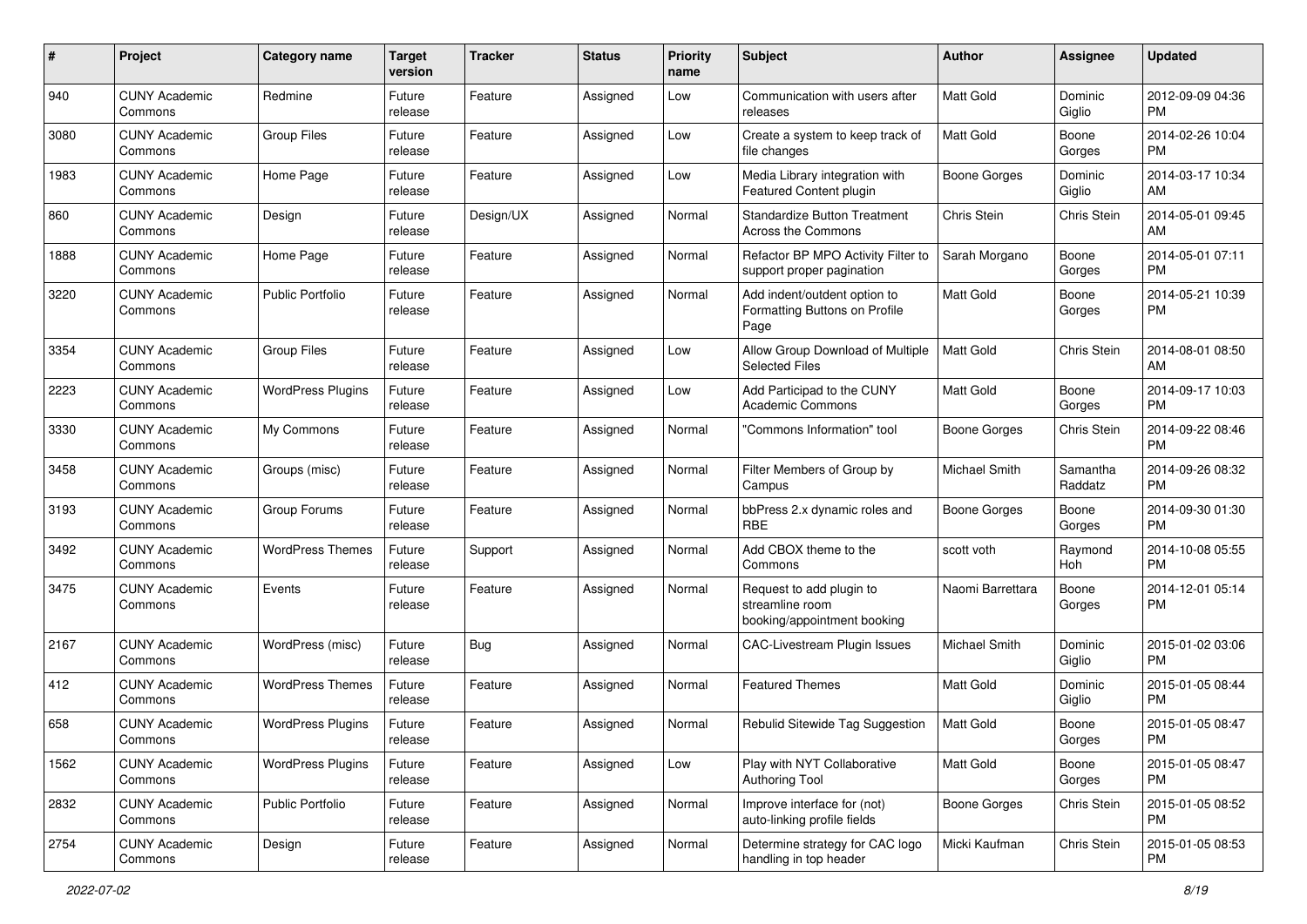| $\#$ | Project                         | <b>Category name</b>    | Target<br>version | <b>Tracker</b> | <b>Status</b> | Priority<br>name | <b>Subject</b>                                                        | <b>Author</b>           | <b>Assignee</b>     | <b>Updated</b>                |
|------|---------------------------------|-------------------------|-------------------|----------------|---------------|------------------|-----------------------------------------------------------------------|-------------------------|---------------------|-------------------------------|
| 3042 | <b>CUNY Academic</b><br>Commons | <b>Public Portfolio</b> | Future<br>release | Feature        | Assigned      | Normal           | Browsing member interests                                             | <b>Matt Gold</b>        | Boone<br>Gorges     | 2015-03-21 09:04<br><b>PM</b> |
| 3759 | <b>CUNY Academic</b><br>Commons | WordPress (misc)        | Future<br>release | Feature        | Assigned      | Normal           | Review Interface for Adding Users<br>to Blogs                         | <b>Matt Gold</b>        | Boone<br>Gorges     | 2015-03-24 05:52<br><b>PM</b> |
| 3308 | <b>CUNY Academic</b><br>Commons | Group Invitations       | Future<br>release | Feature        | Assigned      | Normal           | Allow members to rescind group<br>invitations                         | Matt Gold               | Boone<br>Gorges     | 2015-04-01 08:53<br><b>PM</b> |
| 3770 | <b>CUNY Academic</b><br>Commons | <b>Public Portfolio</b> | Future<br>release | Feature        | Assigned      | Normal           | Improve Layout/Formatting of<br>Positions Area on Public Portfolios   | Matt Gold               | <b>Chris Stein</b>  | 2015-04-01 09:17<br><b>PM</b> |
| 3577 | <b>CUNY Academic</b><br>Commons | My Commons              | Future<br>release | Design/UX      | Assigned      | Normal           | Replies to items in My Commons                                        | <b>Matt Gold</b>        | Raymond<br>Hoh      | 2015-04-09 05:19<br><b>PM</b> |
| 370  | <b>CUNY Academic</b><br>Commons | Registration            | Future<br>release | Feature        | Assigned      | High             | <b>Guest Accounts</b>                                                 | <b>Matt Gold</b>        | Matt Gold           | 2015-04-09 09:33<br><b>PM</b> |
| 3662 | <b>CUNY Academic</b><br>Commons | <b>SEO</b>              | Future<br>release | Feature        | Assigned      | Normal           | Duplicate Content/SEO/Google<br>issues                                | <b>Matt Gold</b>        | Raymond<br>Hoh      | 2015-04-13 04:37<br><b>PM</b> |
| 3536 | <b>CUNY Academic</b><br>Commons | My Commons              | Future<br>release | Feature        | Assigned      | Normal           | Infinite Scroll on My Commons<br>page                                 | <b>Matt Gold</b>        | Raymond<br>Hoh      | 2015-04-13 04:42<br><b>PM</b> |
| 4053 | <b>CUNY Academic</b><br>Commons | Events                  | Future<br>release | Feature        | Assigned      | Normal           | Create new tab for past events                                        | <b>Matt Gold</b>        | Boone<br>Gorges     | 2015-05-12 02:10<br><b>PM</b> |
| 4221 | <b>CUNY Academic</b><br>Commons | Group Forums            | Future<br>release | Design/UX      | Assigned      | Normal           | Add 'Number of Posts' display<br>option to Forum page                 | Samantha Raddatz        | Samantha<br>Raddatz | 2015-06-26 02:21<br><b>PM</b> |
| 4238 | <b>CUNY Academic</b><br>Commons | Events                  | Future<br>release | Feature        | Assigned      | Normal           | Copy Events to Other Groups?                                          | Matt Gold               | Boone<br>Gorges     | 2015-07-02 10:08<br>AM        |
| 4404 | <b>CUNY Academic</b><br>Commons | <b>Public Portfolio</b> | Future<br>release | Design/UX      | Assigned      | Normal           | Change color of permissions info<br>on portfolio editing interface    | Matt Gold               | Samantha<br>Raddatz | 2015-08-11 05:28<br><b>PM</b> |
| 4388 | <b>CUNY Academic</b><br>Commons | WordPress (misc)        | Future<br>release | Bug            | Assigned      | Normal           | Repeated request for<br>authentication.                               | Alice.Lynn<br>McMichael | Raymond<br>Hoh      | 2015-08-11 07:35<br><b>PM</b> |
| 4661 | <b>CUNY Academic</b><br>Commons | <b>User Experience</b>  | Future<br>release | Bug            | Assigned      | Normal           | Simplify Events text                                                  | Matt Gold               | Samantha<br>Raddatz | 2015-10-02 09:06<br><b>PM</b> |
| 3192 | <b>CUNY Academic</b><br>Commons | Group Forums            | Future<br>release | Feature        | Assigned      | Normal           | Customizable forum views for<br>bbPress 2.x group forums              | Boone Gorges            | Raymond<br>Hoh      | 2015-11-09 12:47<br><b>PM</b> |
| 3517 | <b>CUNY Academic</b><br>Commons | My Commons              | Future<br>release | Feature        | Assigned      | Normal           | Mute/Unmute My Commons<br>updates                                     | Matt Gold               | Raymond<br>Hoh      | 2015-11-09 01:19<br><b>PM</b> |
| 3473 | <b>CUNY Academic</b><br>Commons | User Experience         | Future<br>release | Feature        | Assigned      | Normal           | Commons profile: Add help info<br>about "Positions" replacing "title" | Keith Miyake            | Samantha<br>Raddatz | 2015-11-09 02:28<br><b>PM</b> |
| 310  | <b>CUNY Academic</b><br>Commons | BuddyPress (misc)       | Future<br>release | Feature        | Assigned      | Low              | <b>Friend Request Email</b>                                           | Matt Gold               | Samantha<br>Raddatz | 2015-11-09 05:08<br><b>PM</b> |
| 618  | <b>CUNY Academic</b><br>Commons | <b>BuddyPress Docs</b>  | Future<br>release | Feature        | Assigned      | Normal           | <b>BuddyPress Docs: export formats</b>                                | Boone Gorges            | Boone<br>Gorges     | 2015-11-09 05:38<br><b>PM</b> |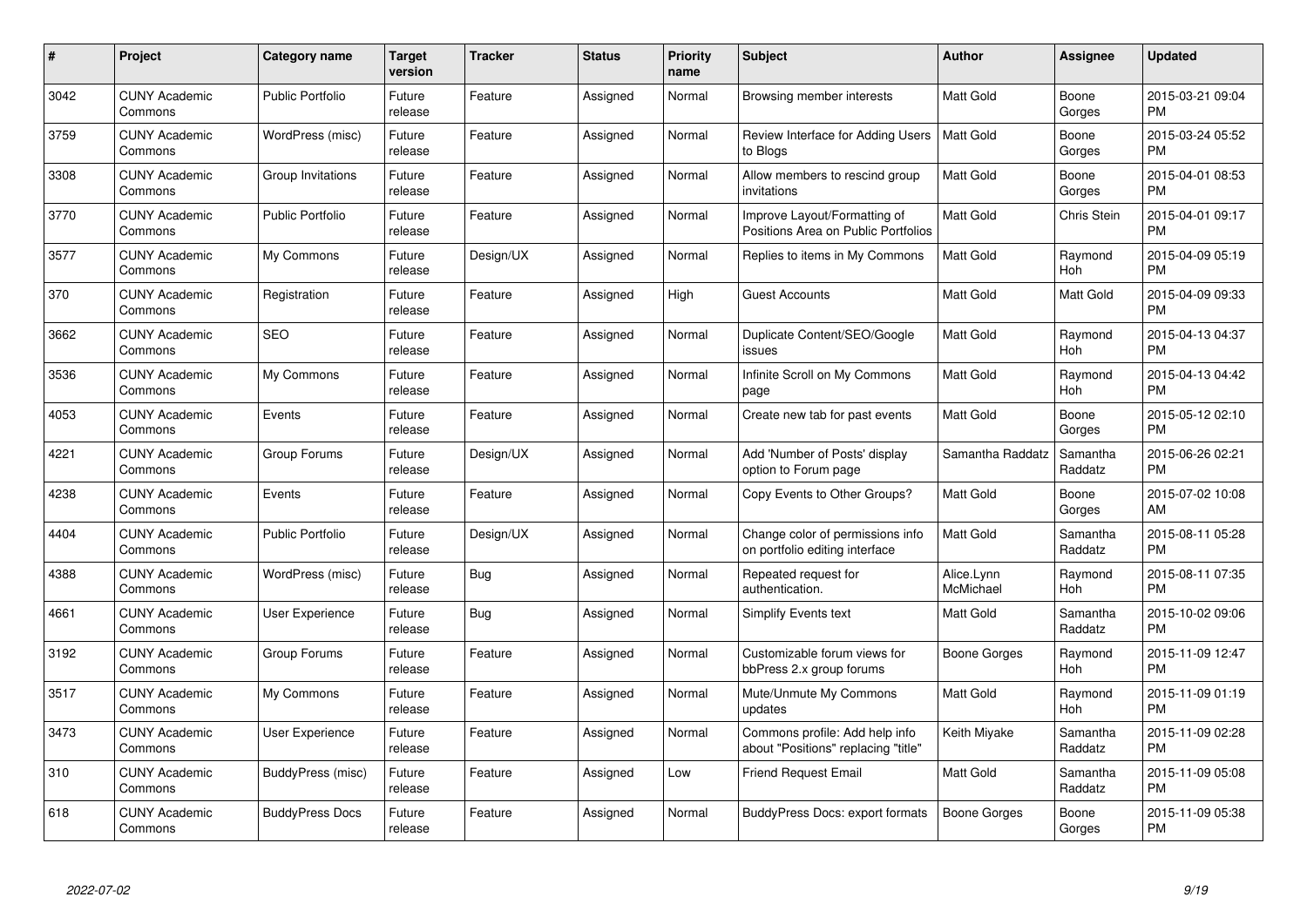| #    | Project                         | <b>Category name</b>       | <b>Target</b><br>version | <b>Tracker</b> | <b>Status</b> | <b>Priority</b><br>name | Subject                                                                       | Author              | <b>Assignee</b>     | <b>Updated</b>                |
|------|---------------------------------|----------------------------|--------------------------|----------------|---------------|-------------------------|-------------------------------------------------------------------------------|---------------------|---------------------|-------------------------------|
| 653  | <b>CUNY Academic</b><br>Commons | Group Blogs                | Future<br>release        | Feature        | Assigned      | Normal                  | Redesign Integration of Groups<br>and Blogs                                   | <b>Matt Gold</b>    | Samantha<br>Raddatz | 2015-11-09 05:40<br><b>PM</b> |
| 1422 | <b>CUNY Academic</b><br>Commons | <b>BuddyPress Docs</b>     | Future<br>release        | Feature        | Assigned      | Normal                  | Make "created Doc" activity icons<br>non-mini                                 | <b>Boone Gorges</b> | Boone<br>Gorges     | 2015-11-09 05:48<br><b>PM</b> |
| 1192 | <b>CUNY Academic</b><br>Commons | <b>Group Files</b>         | Future<br>release        | Feature        | Assigned      | Low                     | When posting group files, allow<br>users to add a category without<br>saving  | <b>Matt Gold</b>    | Raymond<br>Hoh      | 2015-11-09 05:53<br><b>PM</b> |
| 519  | <b>CUNY Academic</b><br>Commons | <b>BuddyPress Docs</b>     | Future<br>release        | Feature        | Assigned      | Low                     | TOC for individual docs - for new<br>BP "wiki-like" plugin                    | scott voth          | Boone<br>Gorges     | 2015-11-09 05:54<br><b>PM</b> |
| 481  | <b>CUNY Academic</b><br>Commons | Groups (misc)              | Future<br>release        | Feature        | Assigned      | Normal                  | ability to archive inactive groups<br>and blogs                               | Michael Mandiberg   | Samantha<br>Raddatz | 2015-11-09 05:56<br><b>PM</b> |
| 333  | <b>CUNY Academic</b><br>Commons | <b>Email Notifications</b> | Future<br>release        | Feature        | Assigned      | Low                     | Delay Forum Notification Email<br>Delivery Until After Editing Period<br>Ends | <b>Matt Gold</b>    | Raymond<br>Hoh      | 2015-11-09 06:01<br><b>PM</b> |
| 1165 | <b>CUNY Academic</b><br>Commons | <b>Email Invitations</b>   | Future<br>release        | Feature        | Assigned      | Low                     | Allow saved lists of invitees under<br>Send Invites                           | Boone Gorges        | Boone<br>Gorges     | 2015-11-09 06:03<br><b>PM</b> |
| 2013 | <b>CUNY Academic</b><br>Commons | Public Portfolio           | Future<br>release        | Feature        | Assigned      | Low                     | Have Profile Privacy Options show   Matt Gold<br>up only for filled-in fields |                     | Boone<br>Gorges     | 2015-11-09 06:09<br><b>PM</b> |
| 2325 | <b>CUNY Academic</b><br>Commons | BuddyPress (misc)          | Future<br>release        | Feature        | Assigned      | Low                     | Profile should have separate fields<br>for first/last names                   | local admin         | Boone<br>Gorges     | 2015-11-09 06:09<br><b>PM</b> |
| 2610 | <b>CUNY Academic</b><br>Commons | Group Invitations          | Future<br>release        | Feature        | Assigned      | Low                     | Request: Custom invitation<br>message to group invites                        | local admin         | Boone<br>Gorges     | 2015-11-09 06:13<br>PM        |
| 1460 | <b>CUNY Academic</b><br>Commons | Analytics                  | Future<br>release        | Feature        | Assigned      | Normal                  | Update System Report                                                          | <b>Brian Foote</b>  | Boone<br>Gorges     | 2015-11-09 06:13<br><b>PM</b> |
| 1744 | <b>CUNY Academic</b><br>Commons | <b>BuddyPress Docs</b>     | Future<br>release        | Feature        | Assigned      | Normal                  | Spreadsheet-style Docs                                                        | Boone Gorges        | Boone<br>Gorges     | 2015-11-09 06:13<br><b>PM</b> |
| 2523 | <b>CUNY Academic</b><br>Commons | <b>BuddyPress Docs</b>     | Future<br>release        | Feature        | Assigned      | Normal                  | Allow Users to Upload Images to<br><b>BP</b> Docs                             | <b>Matt Gold</b>    | Boone<br>Gorges     | 2015-11-09 06:14<br><b>PM</b> |
| 287  | <b>CUNY Academic</b><br>Commons | WordPress (misc)           | Future<br>release        | Feature        | Assigned      | Normal                  | Create troubleshooting tool for<br>account sign-up                            | Matt Gold           | Boone<br>Gorges     | 2015-11-09 06:17<br><b>PM</b> |
| 497  | <b>CUNY Academic</b><br>Commons | <b>WordPress Plugins</b>   | Future<br>release        | Feature        | Assigned      | Normal                  | Drag and Drop Ordering on<br>Gallery Post Plugin                              | <b>Matt Gold</b>    | Ron Rennick         | 2015-11-09 06:18<br><b>PM</b> |
| 365  | <b>CUNY Academic</b><br>Commons | WordPress (misc)           | Future<br>release        | Feature        | Assigned      | Normal                  | <b>Create Mouseover Tooltips</b><br>throughout Site                           | <b>Matt Gold</b>    | Chris Stein         | 2015-11-09 06:18<br>PM        |
| 554  | <b>CUNY Academic</b><br>Commons | <b>BuddyPress</b> (misc)   | Future<br>release        | Feature        | Assigned      | Normal                  | Add Trackback notifications to<br>site-wide activity feed                     | Matt Gold           | Boone<br>Gorges     | 2015-11-09 06:19<br><b>PM</b> |
| 1105 | <b>CUNY Academic</b><br>Commons | WordPress (misc)           | Future<br>release        | Feature        | Assigned      | Normal                  | Rephrase Blog Privacy Options                                                 | <b>Matt Gold</b>    | Samantha<br>Raddatz | 2015-11-09 06:19<br><b>PM</b> |
| 5225 | <b>CUNY Academic</b><br>Commons | Registration               | Future<br>release        | Feature        | Assigned      | Normal                  | On-boarding Issues                                                            | Luke Waltzer        | Samantha<br>Raddatz | 2016-02-12 02:58<br><b>PM</b> |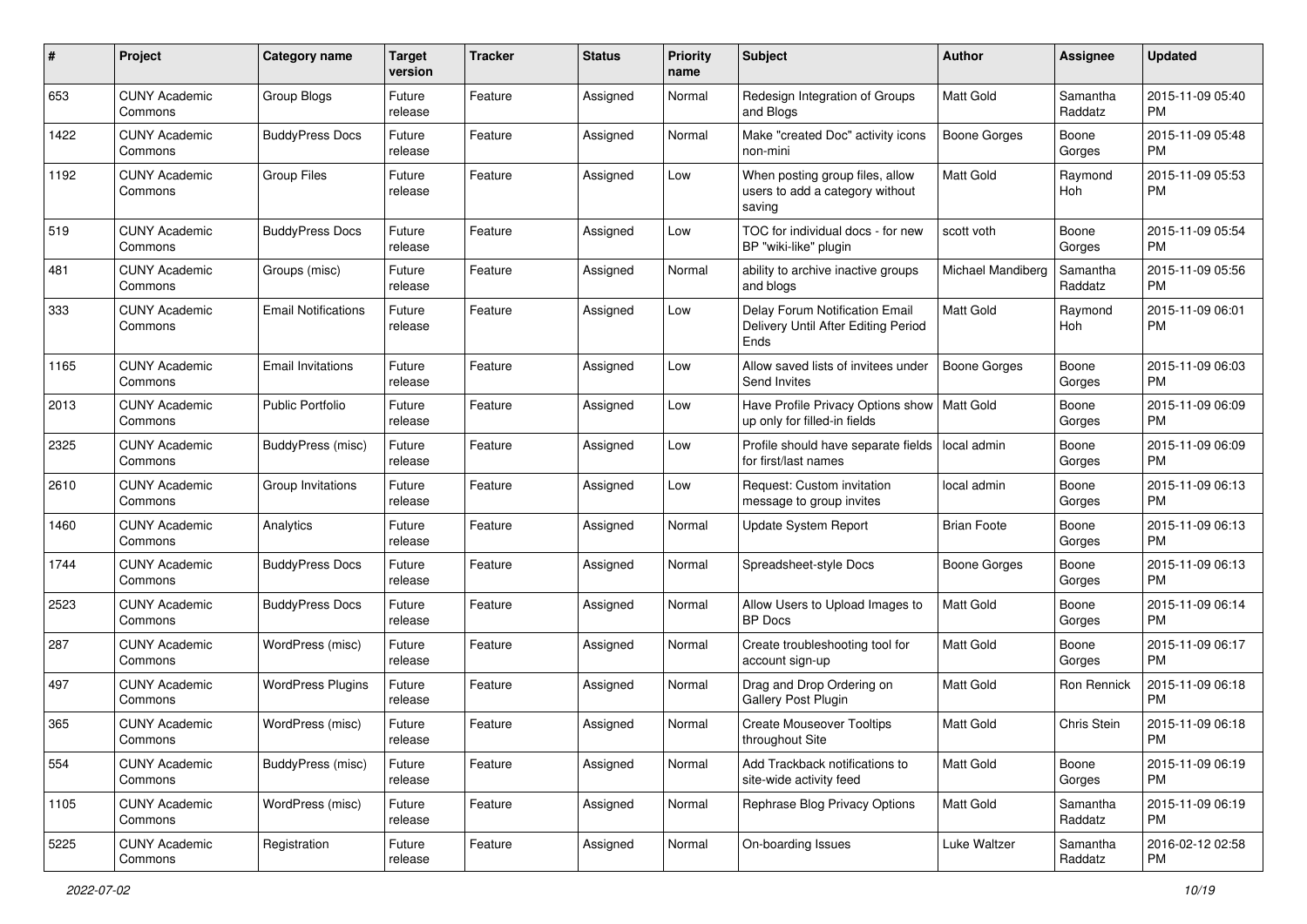| #    | Project                         | <b>Category name</b>      | <b>Target</b><br>version | <b>Tracker</b> | <b>Status</b> | <b>Priority</b><br>name | <b>Subject</b>                                                      | <b>Author</b>    | <b>Assignee</b>   | <b>Updated</b>                |
|------|---------------------------------|---------------------------|--------------------------|----------------|---------------|-------------------------|---------------------------------------------------------------------|------------------|-------------------|-------------------------------|
| 4438 | <b>CUNY Academic</b><br>Commons | Events                    | Future<br>release        | Bug            | Assigned      | Normal                  | Events Calendar - Export<br><b>Recurring Events</b>                 | scott voth       | Daniel Jones      | 2016-05-23 04:25<br><b>PM</b> |
| 5691 | <b>CUNY Academic</b><br>Commons | <b>Blogs (BuddyPress)</b> | Future<br>release        | Bug            | Assigned      | High                    | Differing numbers on Sites display                                  | <b>Matt Gold</b> | Raymond<br>Hoh    | 2016-06-13 01:37<br><b>PM</b> |
| 5827 | <b>CUNY Academic</b><br>Commons | <b>Public Portfolio</b>   | Future<br>release        | <b>Bug</b>     | Assigned      | Normal                  | Academic Interests square bracket   scott voth<br>links not working |                  | Chris Stein       | 2016-08-11 11:59<br><b>PM</b> |
| 5955 | <b>CUNY Academic</b><br>Commons | Outreach                  | Future<br>release        | Feature        | Assigned      | Normal                  | Create auto-newsletter for<br>commons members                       | <b>Matt Gold</b> | Luke Waltzer      | 2016-08-30 10:34<br>AM        |
| 5268 | <b>CUNY Academic</b><br>Commons | Group Forums              | Future<br>release        | Bug            | Assigned      | Normal                  | Long-time to post to multiple<br>groups                             | Luke Waltzer     | Daniel Jones      | 2016-09-07 06:31<br><b>PM</b> |
| 5696 | <b>CUNY Academic</b><br>Commons | Events                    | Future<br>release        | Feature        | Assigned      | Normal                  | Events Calendar - display options<br>/ calendar aggregation         | <b>Matt Gold</b> | Boone<br>Gorges   | 2016-10-13 11:44<br>AM        |
| 4903 | <b>CUNY Academic</b><br>Commons | Events                    | Future<br>release        | Design/UX      | Assigned      | Normal                  | Improving visual appearance of<br>event calendars                   | <b>Matt Gold</b> | Boone<br>Gorges   | 2016-10-13 11:51<br>AM        |
| 2881 | <b>CUNY Academic</b><br>Commons | <b>Public Portfolio</b>   | Future<br>release        | Feature        | Assigned      | Normal                  | Redesign the UX for Profiles                                        | Chris Stein      | Chris Stein       | 2016-10-13 12:45<br><b>PM</b> |
| 1417 | <b>CUNY Academic</b><br>Commons | <b>BuddyPress Docs</b>    | Future<br>release        | Feature        | Assigned      | Low                     | <b>Bulk actions for BuddyPress Docs</b>                             | Boone Gorges     | Boone<br>Gorges   | 2016-10-17 10:41<br><b>PM</b> |
| 6392 | <b>CUNY Academic</b><br>Commons | Group Forums              | Future<br>release        | Design/UX      | Assigned      | Low                     | Composition/Preview Panes in<br>Forum Posts                         | Luke Waltzer     | Paige Dupont      | 2016-10-21 04:26<br><b>PM</b> |
| 5234 | <b>CUNY Academic</b><br>Commons | Membership                | Future<br>release        | Feature        | Assigned      | Normal                  | Write Unconfirmed patch for WP                                      | Boone Gorges     | Boone<br>Gorges   | 2016-10-24 11:18<br>AM        |
| 3090 | <b>CUNY Academic</b><br>Commons | Twitter page              | Future<br>release        | Feature        | Assigned      | Normal                  | Prevent Retweets from showing<br>up on Commons twitter page         | Matt Gold        | Tahir Butt        | 2016-10-24 11:31<br>AM        |
| 1423 | <b>CUNY Academic</b><br>Commons | BuddyPress (misc)         | Future<br>release        | Feature        | Assigned      | Low                     | Show an avatar for pingback<br>comment activity items               | Boone Gorges     | <b>Tahir Butt</b> | 2016-10-24 12:03<br><b>PM</b> |
| 6426 | <b>CUNY Academic</b><br>Commons | Spam/Spam<br>Prevention   | Future<br>release        | Feature        | Assigned      | Normal                  | Force captcha on all comments?                                      | <b>Matt Gold</b> | Tahir Butt        | 2016-10-24 02:06<br><b>PM</b> |
| 4980 | <b>CUNY Academic</b><br>Commons | Home Page                 | Future<br>release        | Feature        | Assigned      | Normal                  | CAC Featured Content -- Adding<br>Randomization                     | <b>Matt Gold</b> | Boone<br>Gorges   | 2016-12-12 03:01<br><b>PM</b> |
| 5316 | <b>CUNY Academic</b><br>Commons | <b>User Experience</b>    | Future<br>release        | Feature        | Assigned      | Normal                  | Prompt user email address<br>updates                                | <b>Matt Gold</b> | Stephen Real      | 2016-12-21 03:30<br><b>PM</b> |
| 8078 | <b>CUNY Academic</b><br>Commons | <b>WordPress Plugins</b>  | Future<br>release        | System Upgrade | Assigned      | Normal                  | CommentPress Updates                                                | Margaret Galvan  | Christian<br>Wach | 2017-05-08 03:49<br><b>PM</b> |
| 3768 | <b>CUNY Academic</b><br>Commons | <b>Public Portfolio</b>   | Future<br>release        | Feature        | Assigned      | Normal                  | Institutions/Past positions on<br>public portfolios                 | Matt Gold        | Boone<br>Gorges   | 2018-04-23 10:44<br>AM        |
| 9835 | <b>CUNY Academic</b><br>Commons | Group Forums              | Future<br>release        | Bug            | Assigned      | Normal                  | add a "like" function?                                              | Marilyn Weber    | Erik Trainer      | 2018-06-05 01:49<br><b>PM</b> |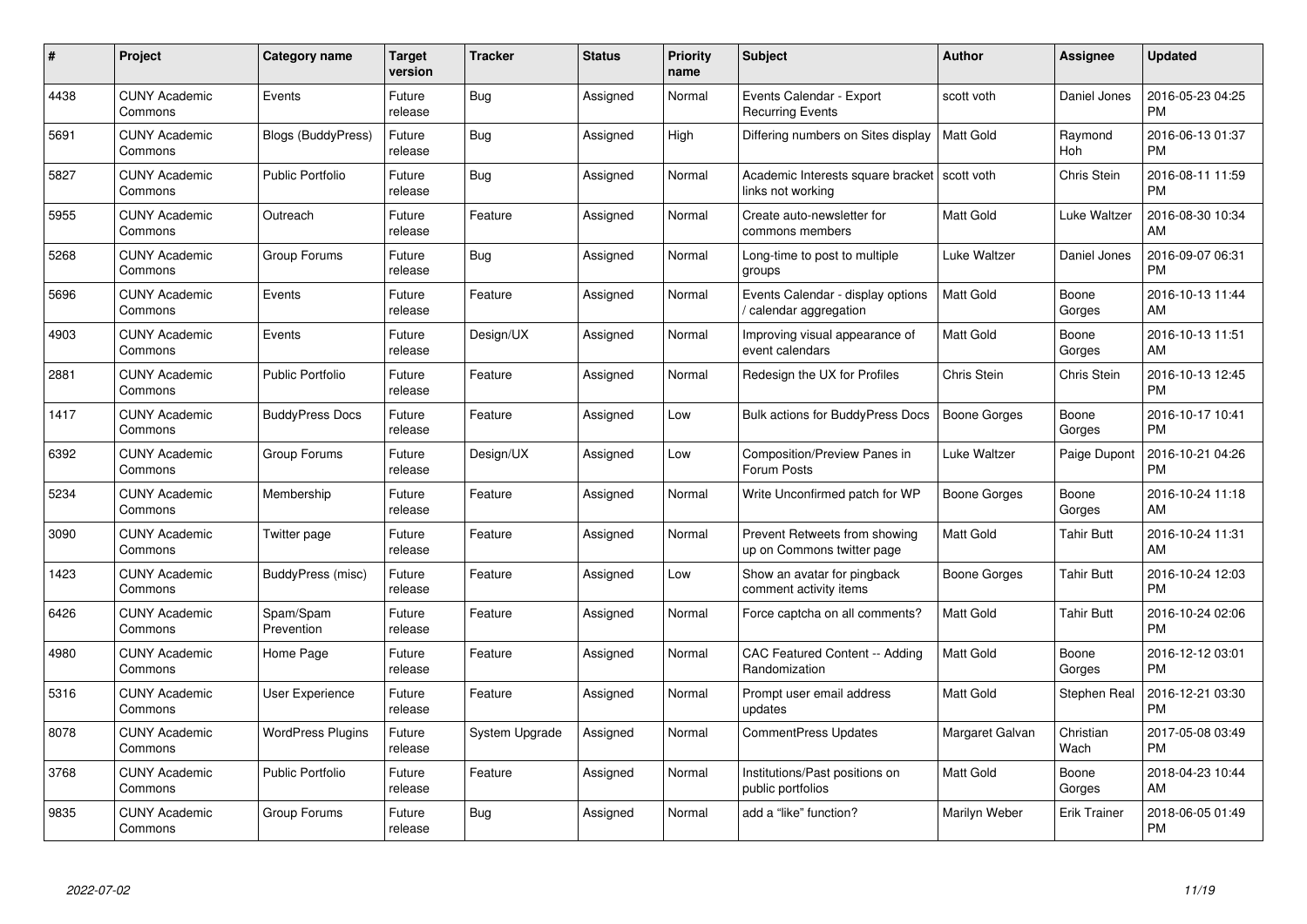| $\vert$ # | <b>Project</b>                  | <b>Category name</b>       | <b>Target</b><br>version | <b>Tracker</b> | <b>Status</b>        | Priority<br>name | <b>Subject</b>                                                                             | <b>Author</b>     | Assignee            | <b>Updated</b>                |
|-----------|---------------------------------|----------------------------|--------------------------|----------------|----------------------|------------------|--------------------------------------------------------------------------------------------|-------------------|---------------------|-------------------------------|
| 9895      | <b>CUNY Academic</b><br>Commons | Onboarding                 | Future<br>release        | Feature        | Assigned             | Normal           | Add "Accept Invitation"<br>link/button/function to Group<br>and/or Site invitation emails? | Luke Waltzer      | Boone<br>Gorges     | 2018-06-07 12:42<br><b>PM</b> |
| 10368     | <b>CUNY Academic</b><br>Commons |                            | Future<br>release        | Feature        | Assigned             | Normal           | Use ORCID data to populate<br>academic profile page                                        | Stephen Francoeur | Boone<br>Gorges     | 2018-09-25 01:53<br><b>PM</b> |
| 9028      | <b>CUNY Academic</b><br>Commons | Onboarding                 | Future<br>release        | Feature        | Assigned             | Normal           | suggest groups to new members<br>during the registration process                           | Matt Gold         | Chris Stein         | 2018-10-24 12:34<br><b>PM</b> |
| 10659     | <b>CUNY Academic</b><br>Commons | Group Forums               | Future<br>release        | Feature        | Assigned             | Normal           | Post to multiple groups via email                                                          | Matt Gold         | Raymond<br>Hoh      | 2018-11-15 12:54<br><b>AM</b> |
| 5016      | <b>CUNY Academic</b><br>Commons | Events                     | Future<br>release        | Feature        | Assigned             | Low              | Allow comments to be posted on<br>events                                                   | <b>Matt Gold</b>  | Raymond<br>Hoh      | 2019-03-01 02:23<br><b>PM</b> |
| 8836      | <b>CUNY Academic</b><br>Commons | <b>Blogs (BuddyPress)</b>  | Future<br>release        | Feature        | Assigned             | Normal           | Redesign site launch process                                                               | <b>Matt Gold</b>  | Boone<br>Gorges     | 2019-10-03 02:49<br><b>PM</b> |
| 5581      | <b>CUNY Academic</b><br>Commons | Analytics                  | Future<br>release        | Feature        | Assigned             | Normal           | <b>Explore alternatives to Google</b><br>Analytics                                         | Matt Gold         | Valerie<br>Townsend | 2020-04-17 03:12<br><b>PM</b> |
| 3002      | <b>CUNY Academic</b><br>Commons | Search                     | Future<br>release        | Feature        | Assigned             | Normal           | Overhaul CAC search by using<br>external search appliance                                  | Boone Gorges      | Boone<br>Gorges     | 2020-07-15 03:05<br><b>PM</b> |
| 8900      | <b>CUNY Academic</b><br>Commons | Accessibility              | Future<br>release        | Feature        | Assigned             | Normal           | Look into tools to enforce<br>accessibility in WP environment                              | <b>Matt Gold</b>  | Boone<br>Gorges     | 2022-04-26 11:59<br><b>AM</b> |
| 8901      | <b>CUNY Academic</b><br>Commons | Accessibility              | Future<br>release        | Feature        | Assigned             | Normal           | Theme analysis for accessibility                                                           | Matt Gold         | Boone<br>Gorges     | 2022-04-26 11:59<br>AM        |
| 15604     | <b>CUNY Academic</b><br>Commons | <b>Email Notifications</b> | Future<br>release        | Feature        | Assigned             | Normal           | Restructure Commons Group<br>Digest Email Messages                                         | Matt Gold         | Boone<br>Gorges     | 2022-05-26 10:45<br>AM        |
| 3939      | <b>CUNY Academic</b><br>Commons | <b>WordPress Plugins</b>   | Future<br>release        | Bug            | Hold                 | Normal           | Activity stream support for<br>Co-Authors Plus plugin                                      | Raymond Hoh       | Raymond<br>Hoh      | 2015-11-09 06:13<br><b>PM</b> |
| 8756      | <b>CUNY Academic</b><br>Commons | Group Blogs                | Future<br>release        | Feature        | Hold                 | Normal           | Connect multiple blogs to one<br>group?                                                    | <b>Matt Gold</b>  | Boone<br>Gorges     | 2017-09-30 10:42<br>AM        |
| 14113     | <b>CUNY Academic</b><br>Commons | WordPress (misc)           | Future<br>release        | Bug            | Hold                 | Normal           | Block Editor Not Working on this<br>page - Json error                                      | scott voth        | Boone<br>Gorges     | 2021-03-05 11:01<br>AM        |
| 16092     | <b>CUNY Academic</b><br>Commons |                            | Future<br>release        | Feature        | Hold                 | Normal           | Don't show main site in Site<br>search results                                             | Boone Gorges      | Boone<br>Gorges     | 2022-05-17 03:12<br><b>PM</b> |
| 1456      | <b>CUNY Academic</b><br>Commons | Group Invitations          | Future<br>release        | Feature        | Reporter<br>Feedback | Low              | Invite to Group Button from Profile<br>Field                                               | Matt Gold         | Samantha<br>Raddatz | 2015-11-09 05:59<br><b>PM</b> |
| 6014      | <b>CUNY Academic</b><br>Commons | Publicity                  | Future<br>release        | Publicity      | Reporter<br>Feedback | Normal           | Google search listing                                                                      | <b>Matt Gold</b>  | Boone<br>Gorges     | 2016-09-21 03:48<br><b>PM</b> |
| 5826      | <b>CUNY Academic</b><br>Commons | <b>WordPress Plugins</b>   | Future<br>release        | Support        | Reporter<br>Feedback | Normal           | <b>Remove Subscription Options</b><br>plugin from directory                                | Sarah Morgano     | Sarah<br>Morgano    | 2016-10-21 04:14<br><b>PM</b> |
| 6356      | <b>CUNY Academic</b><br>Commons | <b>WordPress Plugins</b>   | Future<br>release        | <b>Bug</b>     | Reporter<br>Feedback | Low              | Should Subscribe2 be<br>deprecated?                                                        | Luke Waltzer      |                     | 2017-03-20 12:20<br><b>PM</b> |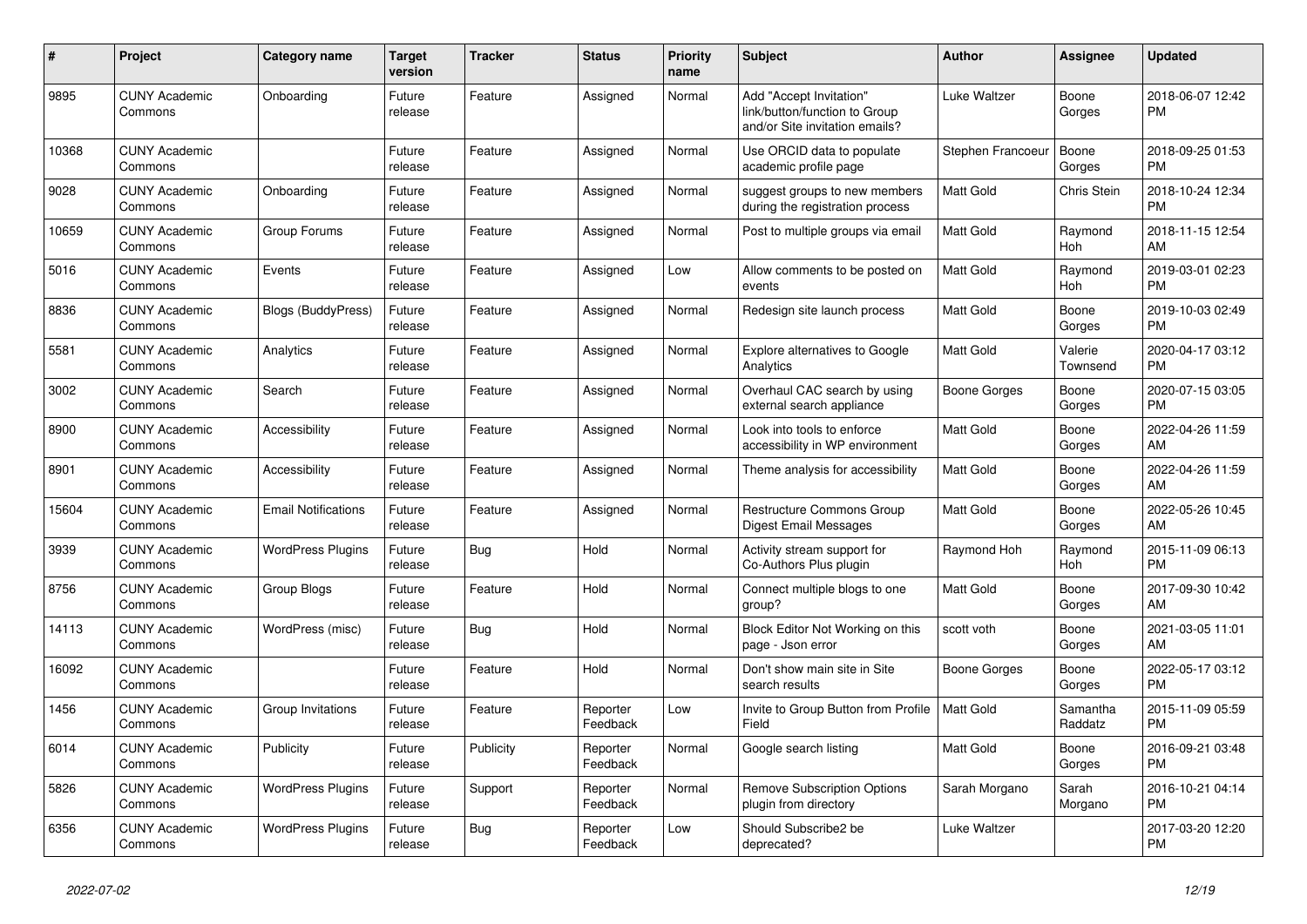| #     | <b>Project</b>                  | Category name              | <b>Target</b><br>version | <b>Tracker</b> | <b>Status</b>        | <b>Priority</b><br>name | <b>Subject</b>                                                                                  | <b>Author</b>       | <b>Assignee</b>     | <b>Updated</b>                |
|-------|---------------------------------|----------------------------|--------------------------|----------------|----------------------|-------------------------|-------------------------------------------------------------------------------------------------|---------------------|---------------------|-------------------------------|
| 8675  | <b>CUNY Academic</b><br>Commons | User Onboarding            | Future<br>release        | Bug            | Reporter<br>Feedback | Low                     | Add new User search screen calls<br>for the input of email address but<br>doesn't work with one | Paul Hebert         | Boone<br>Gorges     | 2017-10-11 11:17<br>AM        |
| 9211  | <b>CUNY Academic</b><br>Commons | <b>WordPress Plugins</b>   | Future<br>release        | Support        | Reporter<br>Feedback | Normal                  | Auto-Role Setting in Forum Plugin<br><b>Causing Some Confusion</b>                              | Luke Waltzer        | Boone<br>Gorges     | 2018-03-13 11:44<br>AM        |
| 9207  | <b>CUNY Academic</b><br>Commons |                            | Future<br>release        | Support        | Reporter<br>Feedback | Normal                  | display dashboards made in<br>Tableau?                                                          | Marilyn Weber       | Boone<br>Gorges     | 2018-04-10 10:42<br>AM        |
| 9947  | <b>CUNY Academic</b><br>Commons | <b>WordPress Plugins</b>   | Future<br>release        | Feature        | Reporter<br>Feedback | Normal                  | Install H5P quiz plugin                                                                         | <b>Matt Gold</b>    | Boone<br>Gorges     | 2018-09-11 11:01<br>AM        |
| 9289  | <b>CUNY Academic</b><br>Commons | <b>WordPress Plugins</b>   | Future<br>release        | <b>Bug</b>     | Reporter<br>Feedback | Normal                  | Email Users Plugin                                                                              | Laurie Hurson       | Boone<br>Gorges     | 2018-10-24 12:34<br><b>PM</b> |
| 11131 | <b>CUNY Academic</b><br>Commons |                            | Future<br>release        | Feature        | Reporter<br>Feedback | Normal                  | Image Annotation Plugins                                                                        | Laurie Hurson       |                     | 2019-02-26 11:33<br>AM        |
| 1544  | <b>CUNY Academic</b><br>Commons | Groups (misc)              | Future<br>release        | Feature        | Reporter<br>Feedback | Normal                  | Group Filtering and Sorting                                                                     | <b>Matt Gold</b>    | Chris Stein         | 2019-03-01 02:25<br><b>PM</b> |
| 11788 | <b>CUNY Academic</b><br>Commons | <b>WordPress Plugins</b>   | Future<br>release        | Support        | Reporter<br>Feedback | Normal                  | Plugin Request - Browse Aloud                                                                   | scott voth          |                     | 2019-09-24 08:42<br>AM        |
| 11945 | <b>CUNY Academic</b><br>Commons | Reckoning                  | Future<br>release        | Feature        | Reporter<br>Feedback | Normal                  | Add Comments bubble to<br>Reckoning views                                                       | <b>Boone Gorges</b> | Boone<br>Gorges     | 2019-11-12 05:14<br><b>PM</b> |
| 11971 | <b>CUNY Academic</b><br>Commons | <b>Email Notifications</b> | Future<br>release        | Bug            | Reporter<br>Feedback | Low                     | Pictures obscured in emailed post<br>notifications                                              | Marilyn Weber       | Raymond<br>Hoh      | 2019-11-21 01:14<br><b>PM</b> |
| 12446 | <b>CUNY Academic</b><br>Commons | Groups (misc)              | Future<br>release        | Feature        | Reporter<br>Feedback | Normal                  | Toggle default site to group forum<br>posting                                                   | Laurie Hurson       | Laurie Hurson       | 2020-03-10 11:57<br>AM        |
| 7115  | <b>CUNY Academic</b><br>Commons | Groups (misc)              | Future<br>release        | Feature        | Reporter<br>Feedback | Normal                  | make licensing info clear during<br>group creation                                              | <b>Matt Gold</b>    | Raymond<br>Hoh      | 2020-12-08 11:32<br>AM        |
| 10380 | <b>CUNY Academic</b><br>Commons | WordPress (misc)           | Future<br>release        | Feature        | In Progress          | Normal                  | Remove blacklisted plugins                                                                      | Boone Gorges        |                     | 2022-04-26 12:00<br><b>PM</b> |
| 3565  | <b>CUNY Academic</b><br>Commons | My Commons                 | Not tracked              | Documentation  | New                  | Normal                  | Load Newest inconsistencies                                                                     | Chris Stein         | scott voth          | 2015-11-09 01:16<br><b>PM</b> |
| 4972  | <b>CUNY Academic</b><br>Commons | Analytics                  | Not tracked              | Bug            | <b>New</b>           | Normal                  | <b>Newsletter Analytics</b>                                                                     | Stephen Real        | Matt Gold           | 2015-12-09 12:54<br><b>PM</b> |
| 5298  | <b>CUNY Academic</b><br>Commons |                            | Not tracked              | Publicity      | New                  | Normal                  | Survey Pop-Up Text                                                                              | Samantha Raddatz    | Samantha<br>Raddatz | 2016-03-22 12:27<br><b>PM</b> |
| 3657  | <b>CUNY Academic</b><br>Commons | WordPress (misc)           | Not tracked              | Feature        | <b>New</b>           | Normal                  | Create alert for GC email<br>addresses                                                          | <b>Matt Gold</b>    | Matt Gold           | 2016-04-14 11:29<br><b>PM</b> |
| 5679  | <b>CUNY Academic</b><br>Commons | Analytics                  | Not tracked              | Feature        | <b>New</b>           | Normal                  | Logged In Users for GA                                                                          | Valerie Townsend    | Valerie<br>Townsend | 2016-06-11 09:49<br>AM        |
| 6665  | <b>CUNY Academic</b><br>Commons |                            | Not tracked              | Publicity      | <b>New</b>           | Normal                  | Dead Link in 1.10 announcement<br>post                                                          | Paige Dupont        | Stephen Real        | 2016-12-01 03:11<br><b>PM</b> |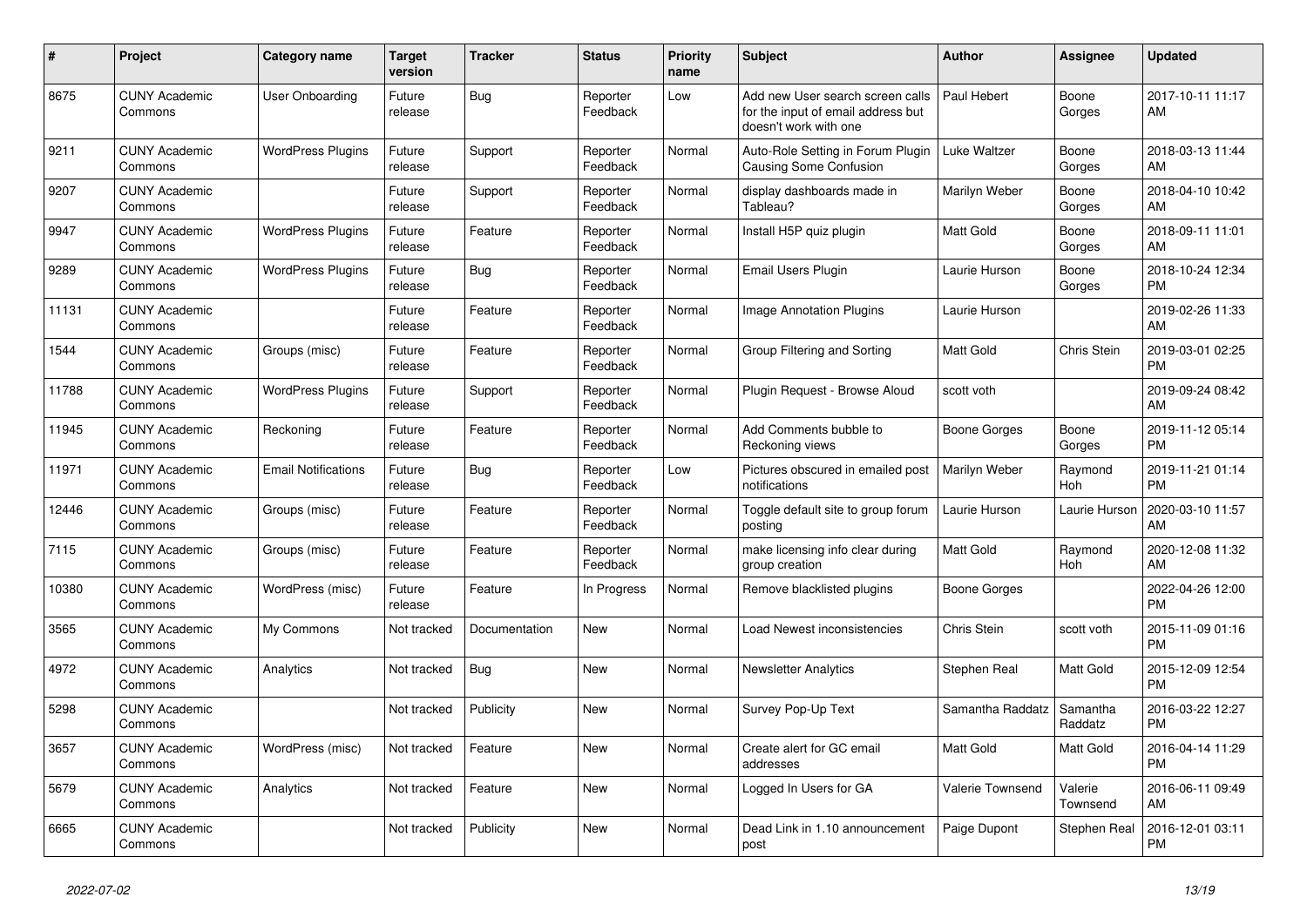| $\#$  | Project                         | Category name            | <b>Target</b><br>version | Tracker   | <b>Status</b> | <b>Priority</b><br>name | Subject                                                                                                                                      | Author                  | <b>Assignee</b>    | <b>Updated</b>                |
|-------|---------------------------------|--------------------------|--------------------------|-----------|---------------|-------------------------|----------------------------------------------------------------------------------------------------------------------------------------------|-------------------------|--------------------|-------------------------------|
| 7928  | <b>CUNY Academic</b><br>Commons | Group Forums             | Not tracked              | Bug       | <b>New</b>    | Normal                  | Duplicate Forum post                                                                                                                         | Luke Waltzer            | Raymond<br>Hoh     | 2017-04-11 09:27<br><b>PM</b> |
| 8440  | <b>CUNY Academic</b><br>Commons | Onboarding               | Not tracked              | Bug       | New           | Normal                  | Create Test Email Accounts for<br><b>Onboarding Project</b>                                                                                  | Stephen Real            | Stephen Real       | 2017-08-01 09:49<br><b>PM</b> |
| 3615  | <b>CUNY Academic</b><br>Commons | Redmine                  | Not tracked              | Feature   | <b>New</b>    | Low                     | Create Redmine issues via email                                                                                                              | Dominic Giglio          | Boone<br>Gorges    | 2017-11-16 11:36<br>AM        |
| 9346  | <b>CUNY Academic</b><br>Commons | WordPress (misc)         | Not tracked              | Bug       | <b>New</b>    | Normal                  | Clone cetls.bmcc.cuny.edu for<br>development                                                                                                 | Owen Roberts            | Raymond<br>Hoh     | 2018-03-06 05:35<br><b>PM</b> |
| 9420  | <b>CUNY Academic</b><br>Commons | cuny.is                  | Not tracked              | Feature   | <b>New</b>    | Normal                  | Request for http://cuny.is/streams                                                                                                           | Raffi<br>Khatchadourian | Marilyn<br>Weber   | 2018-04-02 10:08<br>AM        |
| 9643  | <b>CUNY Academic</b><br>Commons | Publicity                | Not tracked              | Feature   | <b>New</b>    | Normal                  | Create a page on the Commons<br>for logos etc.                                                                                               | Stephen Real            | Stephen Real       | 2018-04-24 10:53<br>AM        |
| 8607  | <b>CUNY Academic</b><br>Commons |                          | Not tracked              | Support   | <b>New</b>    | Normal                  | Paypal?                                                                                                                                      | Marilyn Weber           | Matt Gold          | 2018-05-15 01:37<br><b>PM</b> |
| 9729  | <b>CUNY Academic</b><br>Commons | <b>SEO</b>               | Not tracked              | Support   | New           | Normal                  | 503 Errors showing on<br>newlaborforum.cuny.edu                                                                                              | Diane Krauthamer        | Raymond<br>Hoh     | 2018-05-22 04:48<br><b>PM</b> |
| 9908  | <b>CUNY Academic</b><br>Commons |                          | Not tracked              | Feature   | New           | Normal                  | Is it possible to send email<br>updates to users (or an email<br>address not on the list) for only a<br>single page AFTER being<br>prompted? | Michael Shields         | scott voth         | 2018-06-11 01:34<br><b>PM</b> |
| 10794 | <b>CUNY Academic</b><br>Commons | Performance              | Not tracked              | Bug       | <b>New</b>    | Normal                  | Memcached connection<br>occasionally breaks                                                                                                  | Boone Gorges            | Boone<br>Gorges    | 2018-12-06 03:30<br><b>PM</b> |
| 10839 | <b>CUNY Academic</b><br>Commons | About page               | Not tracked              | Support   | <b>New</b>    | Normal                  | <b>Mission Statement Needs</b><br>Revision                                                                                                   | scott voth              | Matt Gold          | 2018-12-26 10:58<br>AM        |
| 11393 | <b>CUNY Academic</b><br>Commons |                          | Not tracked              | Publicity | <b>New</b>    | Normal                  | After 1.15 release, ceate a hero<br>slide and post about adding a site<br>to a group                                                         | scott voth              | Patrick<br>Sweeney | 2019-05-14 10:32<br>AM        |
| 11624 | <b>CUNY Academic</b><br>Commons | WordPress (misc)         | Not tracked              | Support   | <b>New</b>    | Normal                  | Change pages into posts or swap<br>database for a Commons site?                                                                              | Stephen Klein           | Raymond<br>Hoh     | 2019-07-09 11:04<br>AM        |
| 11879 | <b>CUNY Academic</b><br>Commons |                          | Not tracked              | Bug       | New           | Normal                  | Hypothesis comments appearing<br>on multiple, different pdfs across<br>blogs                                                                 | Laurie Hurson           | Laurie Hurson      | 2019-09-19 02:39<br><b>PM</b> |
| 11545 | <b>CUNY Academic</b><br>Commons | <b>WordPress Plugins</b> | Not tracked              | Support   | New           | Normal                  | <b>Twitter searches in WordPress</b>                                                                                                         | Gina Cherry             | Matt Gold          | 2019-09-23 01:03<br>PM        |
| 11883 | <b>CUNY Academic</b><br>Commons | Help/Codex               | Not tracked              | Support   | New           | Normal                  | Need Embedding Help Page<br>Update (Tableau)                                                                                                 | Anthony Wheeler         | scott voth         | 2019-09-24 08:49<br>AM        |
| 12247 | <b>CUNY Academic</b><br>Commons | Publicity                | Not tracked              | Support   | New           | Normal                  | Screenshot of First Commons<br>Homepage                                                                                                      | scott voth              | scott voth         | 2020-01-14 12:08<br><b>PM</b> |
| 12328 | <b>CUNY Academic</b><br>Commons |                          | Not tracked              | Support   | New           | Normal                  | Sign up Code for Non-CUNY<br>Faculty                                                                                                         | Laurie Hurson           |                    | 2020-01-28 10:25<br>AM        |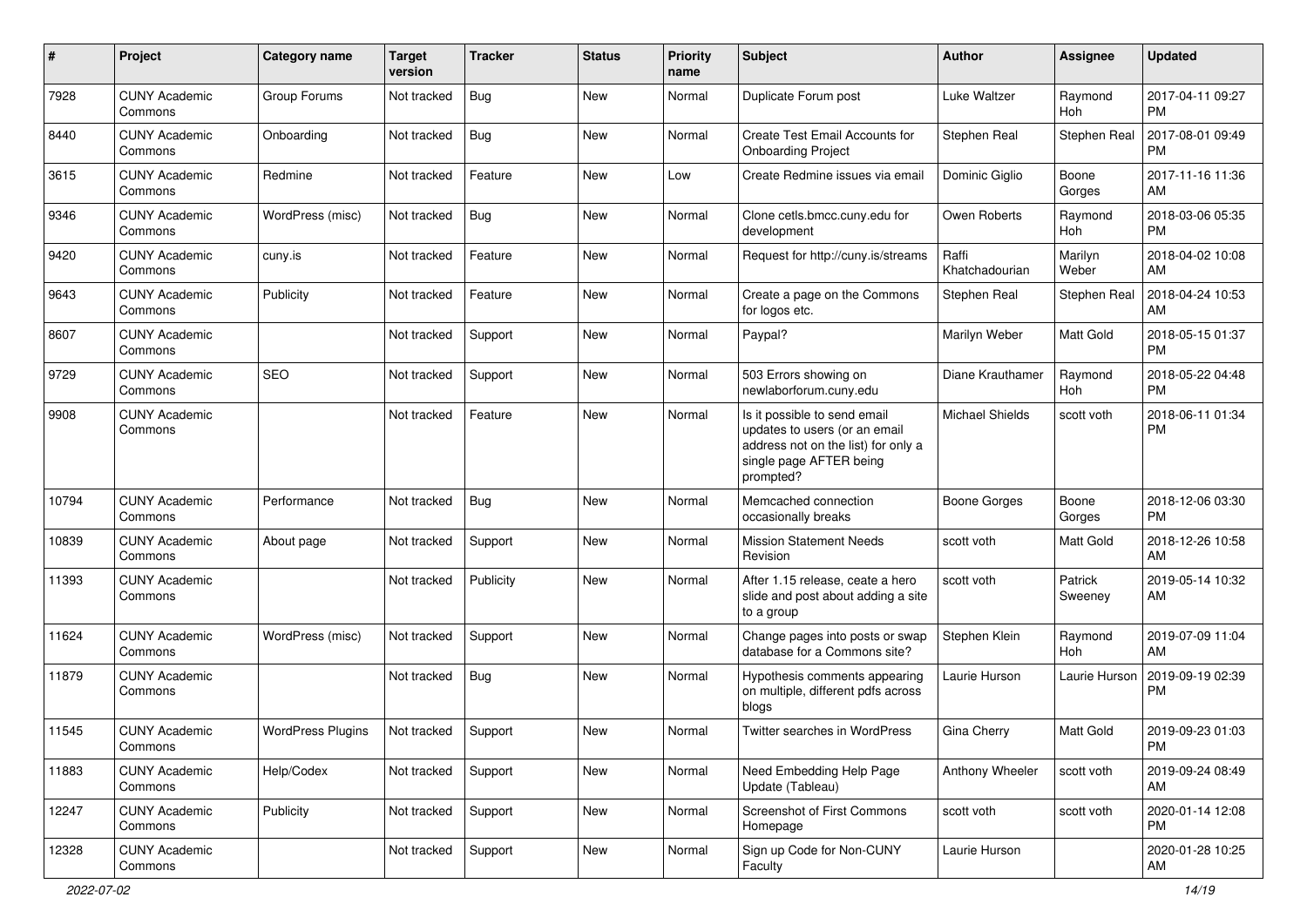| #     | Project                         | <b>Category name</b>           | <b>Target</b><br>version | <b>Tracker</b> | <b>Status</b> | <b>Priority</b><br>name | <b>Subject</b>                                                              | <b>Author</b>       | <b>Assignee</b>     | <b>Updated</b>                |
|-------|---------------------------------|--------------------------------|--------------------------|----------------|---------------|-------------------------|-----------------------------------------------------------------------------|---------------------|---------------------|-------------------------------|
| 12352 | <b>CUNY Academic</b><br>Commons |                                | Not tracked              | Support        | New           | Normal                  | "posts list" page builder block<br>option                                   | Marilyn Weber       |                     | 2020-02-03 01:29<br><b>PM</b> |
| 12382 | <b>CUNY Academic</b><br>Commons | Membership                     | Not tracked              | Support        | New           | Normal                  | Email request change                                                        | Marilyn Weber       | Marilyn<br>Weber    | 2020-02-06 12:56<br><b>PM</b> |
| 12392 | <b>CUNY Academic</b><br>Commons | Help/Codex                     | Not tracked              | Documentation  | New           | Normal                  | <b>Updates to Common Commons</b><br>Questions on Help Page                  | scott voth          | Margaret<br>Galvan  | 2020-02-11 10:53<br>AM        |
| 12438 | <b>CUNY Academic</b><br>Commons | Courses                        | Not tracked              | Bug            | <b>New</b>    | Normal                  | Site appearing twice                                                        | Laurie Hurson       | Boone<br>Gorges     | 2020-02-18 01:34<br><b>PM</b> |
| 12911 | <b>CUNY Academic</b><br>Commons |                                | Not tracked              | Feature        | New           | Normal                  | Block access to xmlrpc.php based<br>on User-Agent                           | <b>Boone Gorges</b> | Boone<br>Gorges     | 2020-06-09 05:12<br><b>PM</b> |
| 13286 | <b>CUNY Academic</b><br>Commons |                                | Not tracked              | Support        | New           | Normal                  | problem connecting with<br>WordPress app                                    | Marilyn Weber       | Raymond<br>Hoh      | 2020-09-08 11:16<br>AM        |
| 13430 | <b>CUNY Academic</b><br>Commons | Reply By Email                 | Not tracked              | Bug            | <b>New</b>    | Normal                  | Delay in RBE                                                                | Luke Waltzer        | Raymond<br>Hoh      | 2020-10-13 11:16<br>AM        |
| 13949 | <b>CUNY Academic</b><br>Commons |                                | Not tracked              | Bug            | New           | Normal                  | Continued debugging of runaway<br>MySQL connections                         | <b>Matt Gold</b>    | Boone<br>Gorges     | 2021-09-14 10:42<br>AM        |
| 14394 | <b>CUNY Academic</b><br>Commons |                                | Not tracked              | Feature        | <b>New</b>    | Normal                  | Commons News Site - redesign                                                | scott voth          | scott voth          | 2021-09-14 10:46<br>AM        |
| 14475 | <b>CUNY Academic</b><br>Commons |                                | Not tracked              | Publicity      | <b>New</b>    | Normal                  | <b>OER Showcase Page</b>                                                    | Laurie Hurson       | Laurie Hurson       | 2021-09-14 10:46<br>AM        |
| 14911 | <b>CUNY Academic</b><br>Commons | <b>WordPress Themes</b>        | Not tracked              | Support        | New           | Normal                  | Twentytwentyone theme                                                       | Marilyn Weber       |                     | 2021-10-28 10:37<br>AM        |
| 15816 | <b>CUNY Academic</b><br>Commons |                                | Not tracked              | Support        | New           | Normal                  | slow loading at SPS                                                         | Marilyn Weber       |                     | 2022-04-05 01:26<br><b>PM</b> |
| 15210 | <b>CUNY Academic</b><br>Commons | Analytics                      | Not tracked              | Design/UX      | <b>New</b>    | Normal                  | Google Analytics improvements                                               | Colin McDonald      | Boone<br>Gorges     | 2022-05-24 10:47<br>AM        |
| 3524  | <b>CUNY Academic</b><br>Commons | Documentation                  | Not tracked              | Documentation  | Assigned      | Normal                  | Post describing all you can do<br>when starting up a new blog/group         | <b>Matt Gold</b>    | scott voth          | 2014-10-04 12:56<br><b>PM</b> |
| 4027  | <b>CUNY Academic</b><br>Commons | Commons In A Box               | Not tracked              | Design/UX      | Assigned      | Normal                  | Usability review of CBOX update<br>procedures                               | <b>Matt Gold</b>    | Samantha<br>Raddatz | 2015-05-11 06:36<br><b>PM</b> |
| 4235  | <b>CUNY Academic</b><br>Commons |                                | Not tracked              | Design/UX      | Assigned      | Normal                  | Explore user experience around<br>comments on forum topics vs docs          | <b>Matt Gold</b>    | Samantha<br>Raddatz | 2015-07-21 10:23<br>AM        |
| 3230  | <b>CUNY Academic</b><br>Commons | Internal Tools and<br>Workflow | Not tracked              | Feature        | Assigned      | High                    | Scripts for quicker<br>provisioning/updating of<br>development environments | Boone Gorges        | Boone<br>Gorges     | 2016-01-26 04:54<br><b>PM</b> |
| 2175  | <b>CUNY Academic</b><br>Commons | WordPress (misc)               | Not tracked              | Support        | Assigned      | Normal                  | Subscibe 2 vs. Jetpack<br>subscription options                              | local admin         | Matt Gold           | 2016-01-26 04:58<br><b>PM</b> |
| 4070  | <b>CUNY Academic</b><br>Commons | Analytics                      | Not tracked              | Support        | Assigned      | Normal                  | Request for JITP site analytics                                             | <b>Matt Gold</b>    | Seth Persons        | 2016-02-23 03:09<br><b>PM</b> |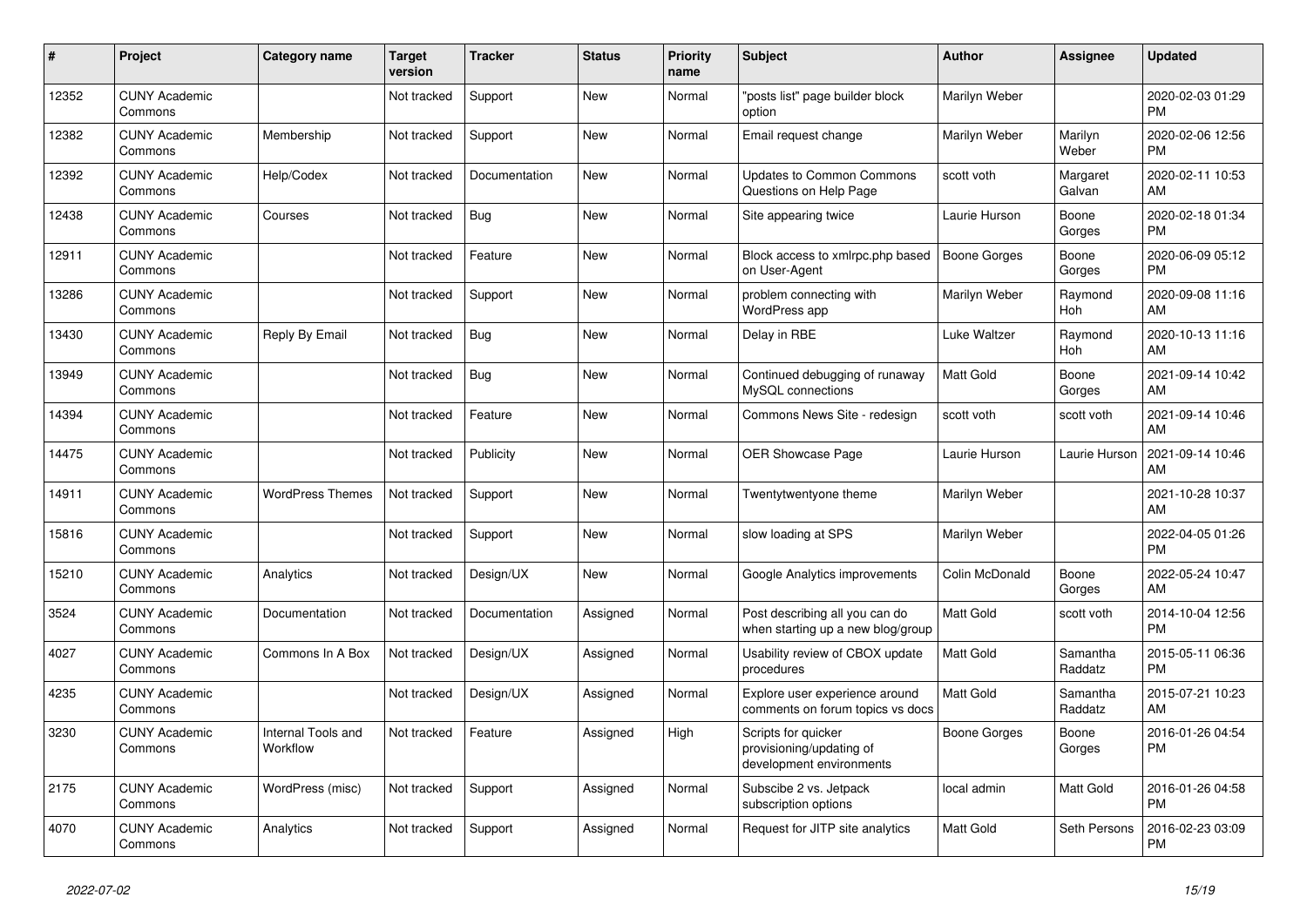| #     | Project                         | <b>Category name</b> | <b>Target</b><br>version | <b>Tracker</b> | <b>Status</b> | <b>Priority</b><br>name | <b>Subject</b>                                                                        | Author           | <b>Assignee</b>      | <b>Updated</b>                |
|-------|---------------------------------|----------------------|--------------------------|----------------|---------------|-------------------------|---------------------------------------------------------------------------------------|------------------|----------------------|-------------------------------|
| 636   | <b>CUNY Academic</b><br>Commons | WordPress (misc)     | Not tracked              | Support        | Assigned      | Normal                  | Create Lynda.com-like Table of<br>Contents for Prospective Tutorial<br>Screencasts    | <b>Matt Gold</b> | scott voth           | 2016-02-23 03:12<br><b>PM</b> |
| 4986  | <b>CUNY Academic</b><br>Commons | ZenDesk              | Not tracked              | Support        | Assigned      | Normal                  | Prepare documentation for<br>Zendesk re web widget                                    | <b>Matt Gold</b> | Samantha<br>Raddatz  | 2016-02-25 03:09<br><b>PM</b> |
| 2666  | <b>CUNY Academic</b><br>Commons | About page           | Not tracked              | Documentation  | Assigned      | Normal                  | <b>Update About Text</b>                                                              | Chris Stein      | Luke Waltzer         | 2016-03-04 11:19<br>AM        |
| 2612  | <b>CUNY Academic</b><br>Commons |                      | Not tracked              | Publicity      | Assigned      | Normal                  | Pinterest site for the Commons                                                        | local admin      | Sarah<br>Morgano     | 2016-03-04 11:19<br>AM        |
| 6115  | <b>CUNY Academic</b><br>Commons | Publicity            | Not tracked              | Feature        | Assigned      | Normal                  | create digital signage for GC                                                         | Matt Gold        | scott voth           | 2016-10-11 10:09<br><b>PM</b> |
| 6298  | <b>CUNY Academic</b><br>Commons | User Experience      | Not tracked              | Design/UX      | Assigned      | Normal                  | Examine data from survey                                                              | <b>Matt Gold</b> | Margaret<br>Galvan   | 2016-10-14 12:16<br><b>PM</b> |
| 6671  | <b>CUNY Academic</b><br>Commons | Reply By Email       | Not tracked              | Bug            | Assigned      | Normal                  | "Post too often" RBE error<br>message                                                 | <b>Matt Gold</b> | Raymond<br>Hoh       | 2016-11-11 09:55<br>AM        |
| 6995  | <b>CUNY Academic</b><br>Commons | Home Page            | Not tracked              | Bug            | Assigned      | Normal                  | member filter on homepage not<br>working                                              | <b>Matt Gold</b> | Raymond<br>Hoh       | 2016-12-11 09:46<br><b>PM</b> |
| 7828  | <b>CUNY Academic</b><br>Commons |                      | Not tracked              | Feature        | Assigned      | Normal                  | Theme Assessment 2017                                                                 | Margaret Galvan  | Margaret<br>Galvan   | 2017-05-02 10:41<br><b>PM</b> |
| 8902  | <b>CUNY Academic</b><br>Commons | Design               | Not tracked              | Feature        | Assigned      | Normal                  | Report back on research on<br><b>BuddyPress themes</b>                                | Matt Gold        | <b>Michael Smith</b> | 2017-11-10 12:31<br><b>PM</b> |
| 8837  | <b>CUNY Academic</b><br>Commons |                      | Not tracked              | Feature        | Assigned      | Normal                  | Create a form to request info from<br>people requesting premium<br>themes and plugins | Matt Gold        | Marilyn<br>Weber     | 2017-11-14 03:35<br><b>PM</b> |
| 8898  | <b>CUNY Academic</b><br>Commons | Social Paper         | Not tracked              | Feature        | Assigned      | Normal                  | Usage data on docs and social<br>paper                                                | <b>Matt Gold</b> | Matt Gold            | 2017-11-16 11:32<br>AM        |
| 8976  | <b>CUNY Academic</b><br>Commons | Reply By Email       | Not tracked              | Feature        | Assigned      | Normal                  | Package RBE new topics posting?                                                       | Matt Gold        | Raymond<br>Hoh       | 2017-12-04 02:34<br><b>PM</b> |
| 9015  | <b>CUNY Academic</b><br>Commons | Groups (misc)        | Not tracked              | Outreach       | Assigned      | Normal                  | Email group admins the email<br>addresses of their groups                             | Matt Gold        | Matt Gold            | 2018-01-02 09:54<br>AM        |
| 9941  | <b>CUNY Academic</b><br>Commons | Wiki                 | Not tracked              | Support        | Assigned      | Normal                  | Wiki functionality                                                                    | <b>Matt Gold</b> | Boone<br>Gorges      | 2018-06-26 10:57<br>AM        |
| 8666  | <b>CUNY Academic</b><br>Commons | Teaching             | Not tracked              | Documentation  | Assigned      | Normal                  | Create Teaching on the Commons   Matt Gold<br>Resource Page                           |                  | Laurie Hurson        | 2019-09-23 03:16<br>PM        |
| 11517 | <b>CUNY Academic</b><br>Commons |                      | Not tracked              | Feature        | Assigned      | Normal                  | wp-accessibility plugin should not<br>strip 'target="_blank" by default               | Boone Gorges     | Laurie Hurson        | 2019-09-24 09:57<br>AM        |
| 11519 | <b>CUNY Academic</b><br>Commons |                      | Not tracked              | Support        | Assigned      | Normal                  | comment option not appearing                                                          | Marilyn Weber    |                      | 2019-09-24 10:28<br>AM        |
| 12436 | <b>CUNY Academic</b><br>Commons |                      | Not tracked              | Bug            | Assigned      | Normal                  | Nightly system downtime                                                               | Boone Gorges     |                      | 2020-08-01 09:30<br>AM        |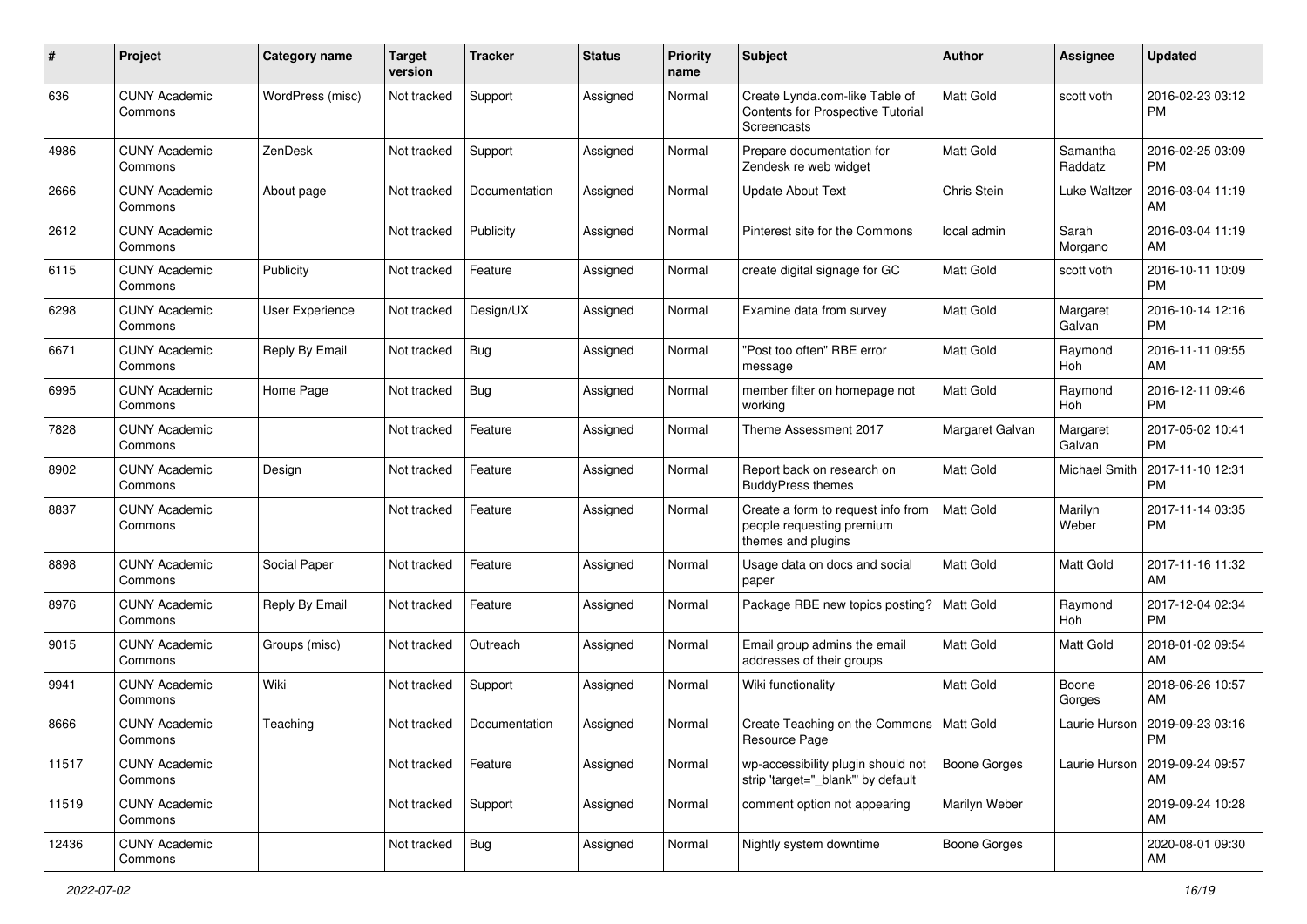| #     | <b>Project</b>                  | Category name              | <b>Target</b><br>version | <b>Tracker</b> | <b>Status</b>        | <b>Priority</b><br>name | <b>Subject</b>                                                    | <b>Author</b>           | Assignee            | <b>Updated</b>                |
|-------|---------------------------------|----------------------------|--------------------------|----------------|----------------------|-------------------------|-------------------------------------------------------------------|-------------------------|---------------------|-------------------------------|
| 3369  | <b>CUNY Academic</b><br>Commons | Reply By Email             | Not tracked              | Outreach       | Hold                 | Normal                  | Release reply by email to WP<br>plugin directory                  | <b>Matt Gold</b>        | Raymond<br>Hoh      | 2016-03-01 12:46<br><b>PM</b> |
| 9060  | <b>CUNY Academic</b><br>Commons | Commons In A Box           | Not tracked              | <b>Bug</b>     | Hold                 | Normal                  | Problems with CBox image library<br>/ upload                      | Lisa Rhody              | Raymond<br>Hoh      | 2018-01-10 03:26<br><b>PM</b> |
| 8991  | <b>CUNY Academic</b><br>Commons | Reply By Email             | Not tracked              | Bug            | Hold                 | Normal                  | RBE duplicate email message<br>issue                              | <b>Matt Gold</b>        | Raymond<br>Hoh      | 2018-02-18 08:53<br><b>PM</b> |
| 11848 | <b>CUNY Academic</b><br>Commons |                            | Not tracked              | Support        | Hold                 | Normal                  | a Dean of Faculty wants to share<br>a large file                  | Marilyn Weber           |                     | 2019-09-24 08:44<br>AM        |
| 13912 | <b>CUNY Academic</b><br>Commons |                            | Not tracked              | Feature        | Hold                 | Low                     | posting "missed schedule"                                         | Marilyn Weber           |                     | 2021-02-23 10:46<br>AM        |
| 5317  | <b>CUNY Academic</b><br>Commons | <b>Group Blogs</b>         | Not tracked              | <b>Bug</b>     | Reporter<br>Feedback | Normal                  | Notifications of New Post Didn't<br>Come                          | Luke Waltzer            | Samantha<br>Raddatz | 2016-03-21 10:41<br><b>PM</b> |
| 6644  | <b>CUNY Academic</b><br>Commons |                            | Not tracked              | Bug            | Reporter<br>Feedback | High                    | White Screen at Login Pge                                         | Luke Waltzer            | Raymond<br>Hoh      | 2016-11-21 10:34<br><b>PM</b> |
| 9515  | <b>CUNY Academic</b><br>Commons | <b>WordPress Plugins</b>   | Not tracked              | Bug            | Reporter<br>Feedback | Normal                  | Text to Speech plugin - "More<br>Slowly" checkbox not working     | scott voth              | Boone<br>Gorges     | 2018-06-13 02:26<br><b>PM</b> |
| 10040 | <b>CUNY Academic</b><br>Commons | WordPress (misc)           | Not tracked              | Bug            | Reporter<br>Feedback | Normal                  | User doesn't see full list of themes                              | Matt Gold               | Boone<br>Gorges     | 2018-07-25 10:12<br>AM        |
| 9979  | <b>CUNY Academic</b><br>Commons | <b>Email Notifications</b> | Not tracked              | <b>Bug</b>     | Reporter<br>Feedback | Normal                  | Reports of slow email activation<br>emails                        | <b>Matt Gold</b>        | Boone<br>Gorges     | 2018-08-29 09:40<br><b>PM</b> |
| 10262 | <b>CUNY Academic</b><br>Commons |                            | Not tracked              | Bug            | Reporter<br>Feedback | Normal                  | Newsletter Plugin: Broken Image<br>at Bottom of All Newsletters   | Mark Webb               | Raymond<br>Hoh      | 2018-08-30 05:17<br><b>PM</b> |
| 10657 | <b>CUNY Academic</b><br>Commons |                            | Not tracked              | Support        | Reporter<br>Feedback | Normal                  | child theme problems                                              | Marilyn Weber           |                     | 2018-11-08 01:19<br><b>PM</b> |
| 10769 | <b>CUNY Academic</b><br>Commons | <b>WordPress Themes</b>    | Not tracked              | <b>Bug</b>     | Reporter<br>Feedback | Normal                  | 2011 Theme Sidebar                                                | Mark Webb               |                     | 2018-12-04 04:09<br><b>PM</b> |
| 10982 | <b>CUNY Academic</b><br>Commons | Domain Mapping             | Not tracked              | Support        | Reporter<br>Feedback | Normal                  | <b>CNAME</b> question                                             | scott voth              |                     | 2019-01-22 04:29<br><b>PM</b> |
| 11077 | <b>CUNY Academic</b><br>Commons | Events                     | Not tracked              | Feature        | Reporter<br>Feedback | Normal                  | Show event category description<br>in event list view             | Raffi<br>Khatchadourian |                     | 2019-02-12 10:38<br><b>PM</b> |
| 11120 | <b>CUNY Academic</b><br>Commons | <b>WordPress Plugins</b>   | Not tracked              | Bug            | Reporter<br>Feedback | Normal                  | Events Manager Events Not<br>Showing Up                           | Mark Webb               |                     | 2019-02-27 04:10<br><b>PM</b> |
| 11149 | <b>CUNY Academic</b><br>Commons |                            | Not tracked              | Support        | Reporter<br>Feedback | Normal                  | comments getting blocked                                          | Marilyn Weber           | Raymond<br>Hoh      | 2019-03-26 11:40<br>AM        |
| 11449 | <b>CUNY Academic</b><br>Commons | WordPress - Media          | Not tracked              | Support        | Reporter<br>Feedback | Normal                  | Cloning Media Library for JITP<br>from Staging to Production Site | Patrick DeDauw          | Boone<br>Gorges     | 2019-05-13 12:00<br><b>PM</b> |
| 11386 | <b>CUNY Academic</b><br>Commons | WordPress - Media          | Not tracked              | Support        | Reporter<br>Feedback | Normal                  | disappearing images                                               | scott voth              | Boone<br>Gorges     | 2019-05-14 10:32<br>AM        |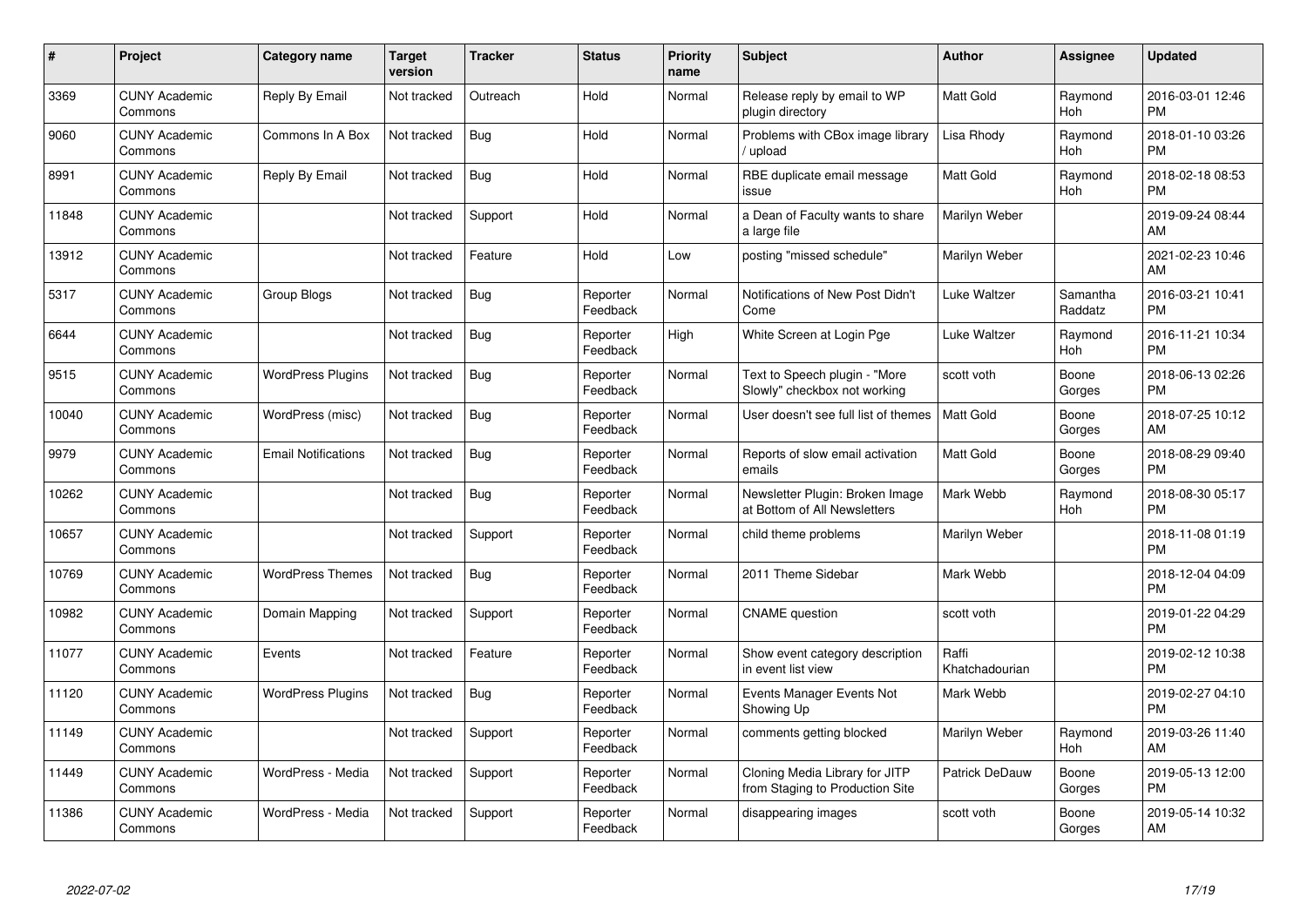| #     | Project                         | <b>Category name</b>      | <b>Target</b><br>version | <b>Tracker</b> | <b>Status</b>        | <b>Priority</b><br>name | <b>Subject</b>                                                                                | <b>Author</b> | <b>Assignee</b> | <b>Updated</b>                |
|-------|---------------------------------|---------------------------|--------------------------|----------------|----------------------|-------------------------|-----------------------------------------------------------------------------------------------|---------------|-----------------|-------------------------------|
| 11415 | <b>CUNY Academic</b><br>Commons | <b>WordPress Plugins</b>  | Not tracked              | <b>Bug</b>     | Reporter<br>Feedback | Normal                  | <b>Blog Subscriptions in Jetpack</b>                                                          | Laurie Hurson |                 | 2019-05-14 10:34<br>AM        |
| 11509 | <b>CUNY Academic</b><br>Commons |                           | Not tracked              | Support        | Reporter<br>Feedback | Normal                  | deleted Page causing a Menu<br>problem?                                                       | Marilyn Weber |                 | 2019-06-04 09:54<br>AM        |
| 11556 | <b>CUNY Academic</b><br>Commons | Courses                   | Not tracked              | Bug            | Reporter<br>Feedback | Normal                  | Instructor name given in course<br>listing                                                    | Tom Harbison  |                 | 2019-06-25 04:12<br><b>PM</b> |
| 11493 | <b>CUNY Academic</b><br>Commons | Domain Mapping            | Not tracked              | Support        | Reporter<br>Feedback | Normal                  | Domain Mapping Request - Talia<br>Schaffer                                                    | scott voth    | Matt Gold       | 2019-08-06 08:39<br>AM        |
| 11771 | <b>CUNY Academic</b><br>Commons |                           | Not tracked              | Support        | Reporter<br>Feedback | Normal                  | post displays in sections                                                                     | Marilyn Weber |                 | 2019-08-20 10:34<br>AM        |
| 11787 | <b>CUNY Academic</b><br>Commons |                           | Not tracked              | Support        | Reporter<br>Feedback | Normal                  | automated comments notifications<br>on ZenDesk                                                | Marilyn Weber |                 | 2019-08-26 06:18<br><b>PM</b> |
| 10678 | <b>CUNY Academic</b><br>Commons |                           | Not tracked              | <b>Bug</b>     | Reporter<br>Feedback | High                    | Newsletter Plugin Not Sending<br><b>Out Newsletters</b>                                       | Mark Webb     | Boone<br>Gorges | 2019-09-16 09:38<br><b>PM</b> |
| 10273 | <b>CUNY Academic</b><br>Commons | Registration              | Not tracked              | Support        | Reporter<br>Feedback | Normal                  | users combining CF and campus<br>address                                                      | Marilyn Weber |                 | 2019-09-18 10:58<br>AM        |
| 12004 | <b>CUNY Academic</b><br>Commons |                           | Not tracked              | Support        | Reporter<br>Feedback | Normal                  | Notifications for spam blog<br>comments                                                       | Gina Cherry   | Raymond<br>Hoh  | 2019-11-01 12:05<br><b>PM</b> |
| 12198 | <b>CUNY Academic</b><br>Commons |                           | Not tracked              | Bug            | Reporter<br>Feedback | Normal                  | Duplicate listing in My Sites                                                                 | Tom Harbison  |                 | 2019-12-09 05:50<br><b>PM</b> |
| 12350 | <b>CUNY Academic</b><br>Commons | <b>Blogs (BuddyPress)</b> | Not tracked              | Support        | Reporter<br>Feedback | Normal                  | URL creation problem                                                                          | Marilyn Weber |                 | 2020-02-03 11:27<br>AM        |
| 12360 | <b>CUNY Academic</b><br>Commons | <b>WordPress Themes</b>   | Not tracked              | <b>Bug</b>     | Reporter<br>Feedback | Normal                  | site just says "DANTE We are<br>currently in maintenance mode,<br>please check back shortly." | Marilyn Weber |                 | 2020-02-04 12:13<br><b>PM</b> |
| 12484 | <b>CUNY Academic</b><br>Commons |                           | Not tracked              | Support        | Reporter<br>Feedback | Normal                  | Sign up Code for COIL Course<br>starting in March                                             | Laurie Hurson | Matt Gold       | 2020-03-02 02:26<br><b>PM</b> |
| 12741 | <b>CUNY Academic</b><br>Commons | <b>WordPress Plugins</b>  | Not tracked              | Support        | Reporter<br>Feedback | Normal                  | Tableau Public Viz Block                                                                      | Marilyn Weber | Raymond<br>Hoh  | 2020-05-12 11:00<br>AM        |
| 13034 | <b>CUNY Academic</b><br>Commons |                           | Not tracked              | Support        | Reporter<br>Feedback | Normal                  | a site is asking people to join the<br>Commons to get a download                              | Marilyn Weber |                 | 2020-07-12 07:23<br>AM        |
| 13255 | <b>CUNY Academic</b><br>Commons |                           | Not tracked              | Support        | Reporter<br>Feedback | Normal                  | Accessibility problems                                                                        | Marilyn Weber |                 | 2020-09-01 05:48<br><b>PM</b> |
| 13328 | <b>CUNY Academic</b><br>Commons | Group Forums              | Not tracked              | Bug            | Reporter<br>Feedback | Normal                  | cross-posting in two related<br>groups                                                        | Marilyn Weber | Raymond<br>Hoh  | 2020-09-15 10:39<br><b>PM</b> |
| 13975 | <b>CUNY Academic</b><br>Commons | Social Paper              | Not tracked              | Support        | Reporter<br>Feedback | Normal                  | can't approve comments on Social<br>Paper paper                                               | Marilyn Weber |                 | 2021-02-12 09:33<br>AM        |
| 14074 | <b>CUNY Academic</b><br>Commons | WordPress (misc)          | Not tracked              | Support        | Reporter<br>Feedback | Normal                  | page password protection problem                                                              | Marilyn Weber |                 | 2021-03-02 11:03<br>AM        |